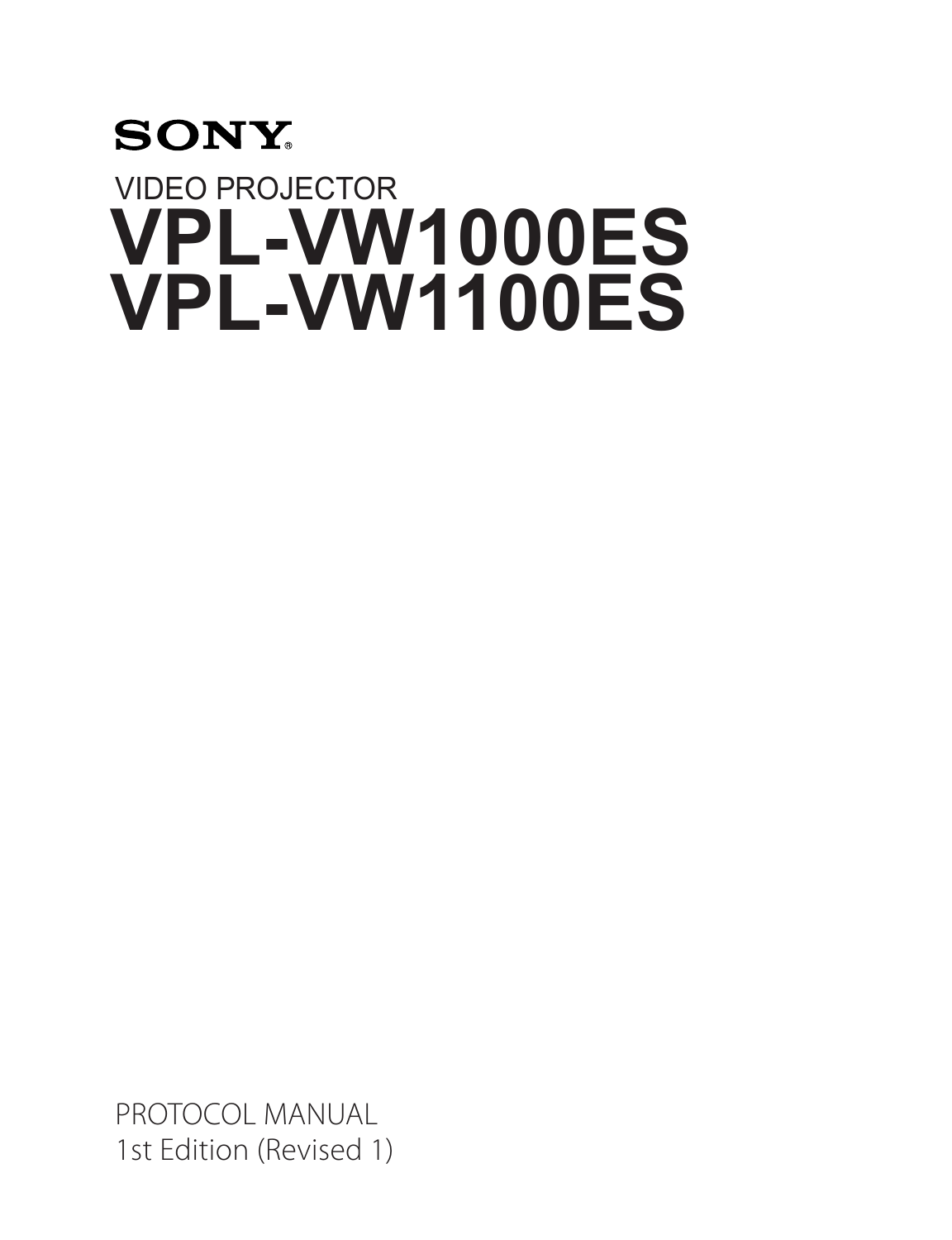### ! **警告**

このマニュアルは,サービス専用です。 お客様が,このマニュアルに記載された設置や保守,点検,修理などを行うと感電や火災, 人身事故につながることがあります。 危険をさけるため,サービストレーニングを受けた技術者のみご使用ください。

### ! **WARNING**

This manual is intended for qualified service personnel only.

To reduce the risk of electric shock, fire or injury, do not perform any servicing other than that contained in the operating instructions unless you are qualified to do so. Refer all servicing to qualified service personnel.

### ! **WARNUNG**

Die Anleitung ist nur für qualifiziertes Fachpersonal bestimmt.

Alle Wartungsarbeiten dürfen nur von qualifiziertem Fachpersonal ausgeführt werden. Um die Gefahr eines elektrischen Schlages, Feuergefahr und Verletzungen zu vermeiden, sind bei Wartungsarbeiten strikt die Angaben in der Anleitung zu befolgen. Andere als die angegeben Wartungsarbeiten dürfen nur von Personen ausgeführt werden, die eine spezielle Befähigung dazu besitzen.

### ! **AVERTISSEMENT**

Ce manual est destiné uniquement aux personnes compétentes en charge de l'entretien. Afin de réduire les risques de décharge électrique, d'incendie ou de blessure n'effectuer que les réparations indiquées dans le mode d'emploi à moins d'être qualifié pour en effectuer d'autres. Pour toute réparation faire appel à une personne compétente uniquement.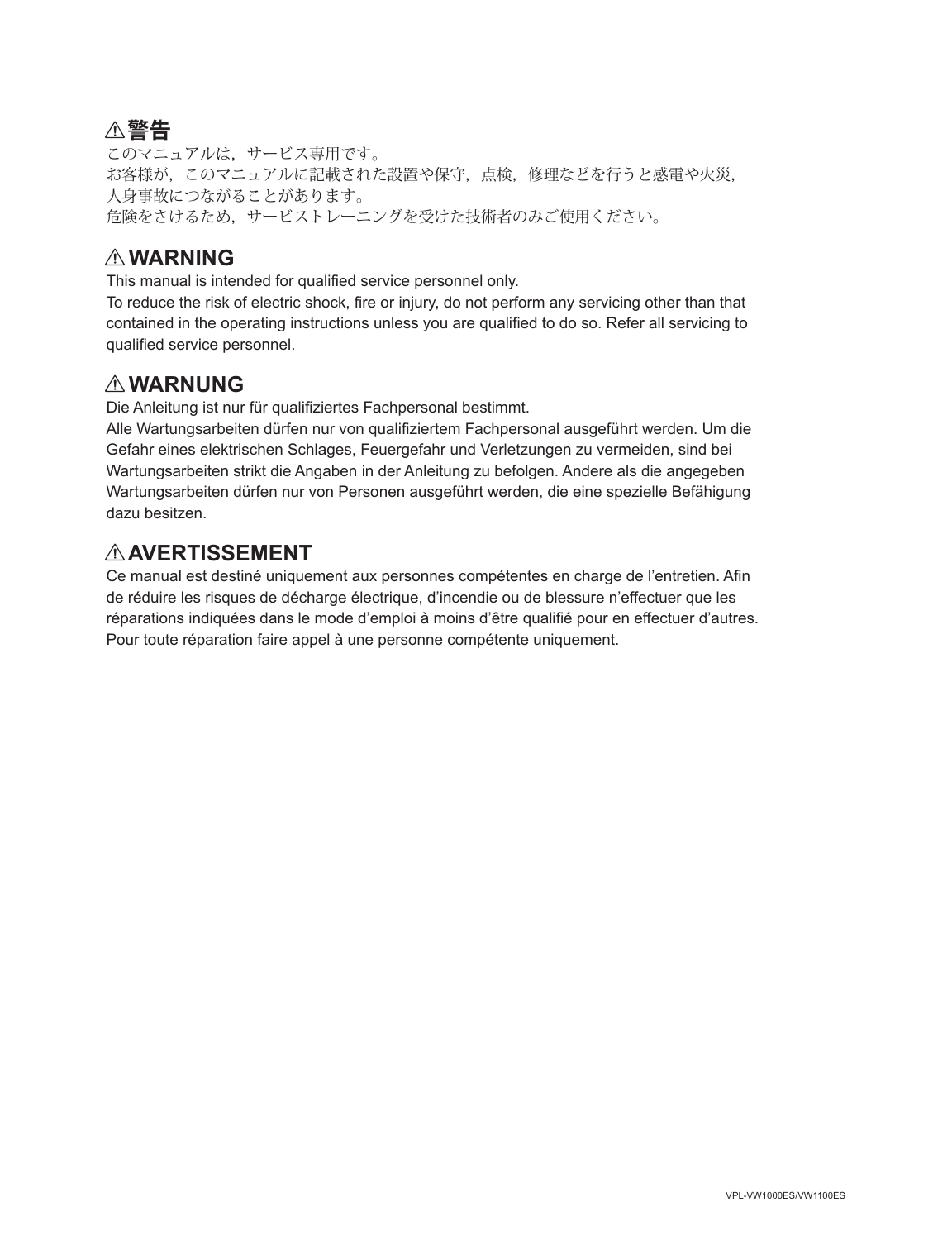### **Table of Contents**

#### 1. Overview

### 2. Common Commands

### 3. RS-232C

| 3-5. Approximate Return Waiting Times 13 (E)    |
|-------------------------------------------------|
|                                                 |
|                                                 |
|                                                 |
| 3-7-1. Change "ASPECT" to "1.85:1 Zoom"  15 (E) |
|                                                 |

### 4. Ethernet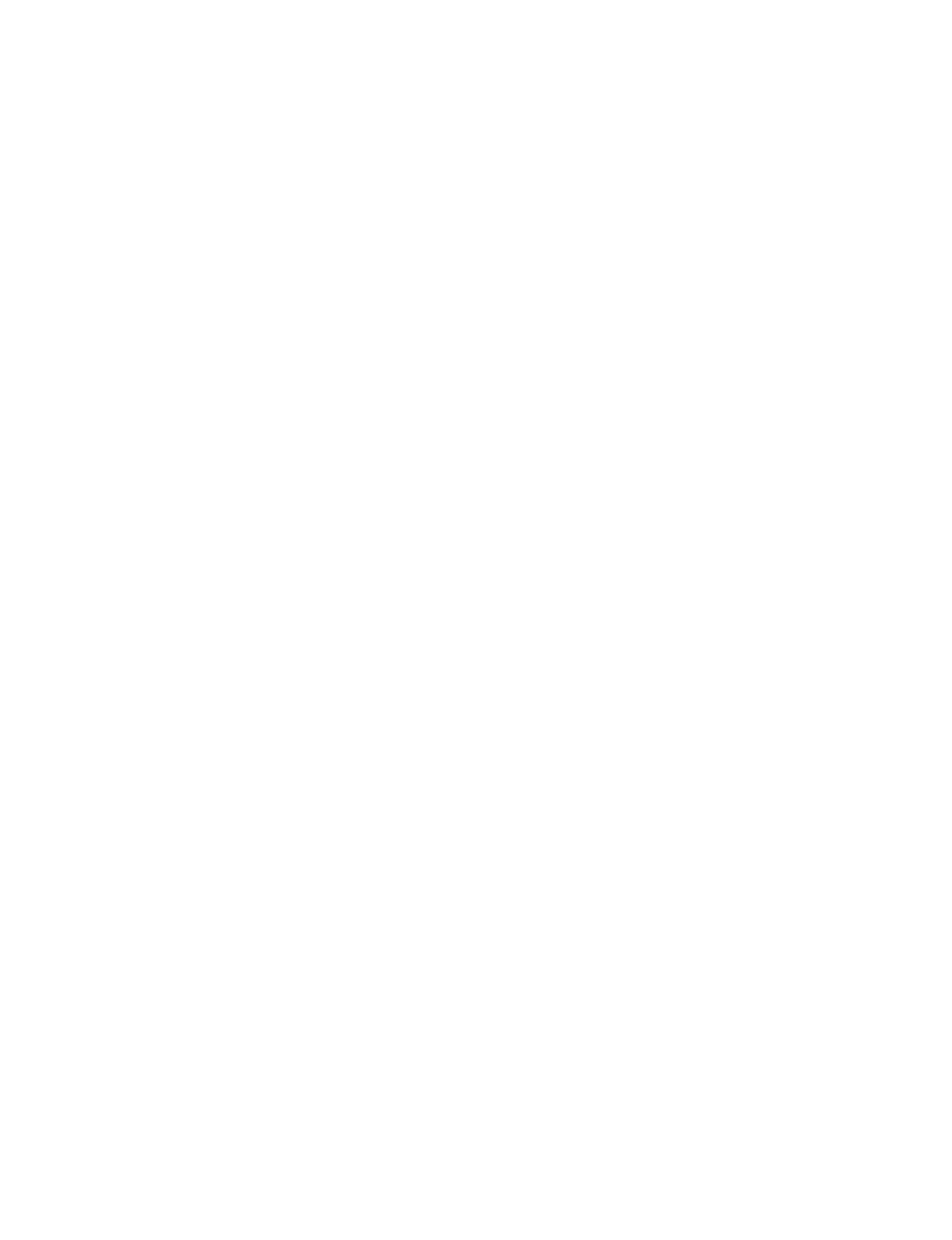### **1. Overview**

#### **1-1. Introduction**

The projector is remotely controllable over RS-232C as well as Ethernet. It is useful for controlling the projector away from the operator.

This protocol manual describes the specifications such as packet format and procedures for controlling the projector.

In the following sections below, the term "CONTROLLER" is used as a device which controls the projector. CONTROLLER can be a PC or other specific device that is able to handle RS-232C or Ethernet. Although most of commands are available for both RS-232C and Ethernet, some commands are dedicated to Ethernet.

\* Ethernet is a registered trademark of Xerox Corporation.

### **1-2. Glossary of Terms**

| <b>Terms</b>      | <b>Abbreviated</b>                    | <b>Description</b>                                                                                                               |
|-------------------|---------------------------------------|----------------------------------------------------------------------------------------------------------------------------------|
| <b>CONTROLLER</b> |                                       | Command initiator such as PCs.                                                                                                   |
| <b>PROJECTOR</b>  |                                       | Front projector. (device)                                                                                                        |
| <b>SDAP</b>       | Simple Display Advertisement Protocol | Protocol name for advertising the projector status over<br>Ethernet.                                                             |
| <b>SDCP</b>       | Simple Display Control Protocol       | Protocol name for controlling projector over Ethernet.                                                                           |
| <b>DDDP</b>       | Dynamic Device Discovery Protocol     | AMX Device Discovery is the protocol name by AMX<br>to enable to configure the AMX control system and<br>other intended devices. |

#### **Table 1-1 Glossary of Terms**

#### **1-3. Protocol Stack Structure**

The protocol stack structure diagram is shown below. Though the stack is drawn for RS-232C and Ethernet separately, the following portions are common.

|  |  | Table 1-2 Common Portions in Protocol Stack |  |  |  |  |
|--|--|---------------------------------------------|--|--|--|--|
|--|--|---------------------------------------------|--|--|--|--|

| Layer Name         | <b>Description</b>                                                                                       |
|--------------------|----------------------------------------------------------------------------------------------------------|
| Sub Command        | Value is assigned for projector's functions. Refer to the section 2-1 for detail description.            |
| Simplified Command | Packet format for sending/receiving "Sub Command". Refer to the section 3-6-1 for detail<br>description. |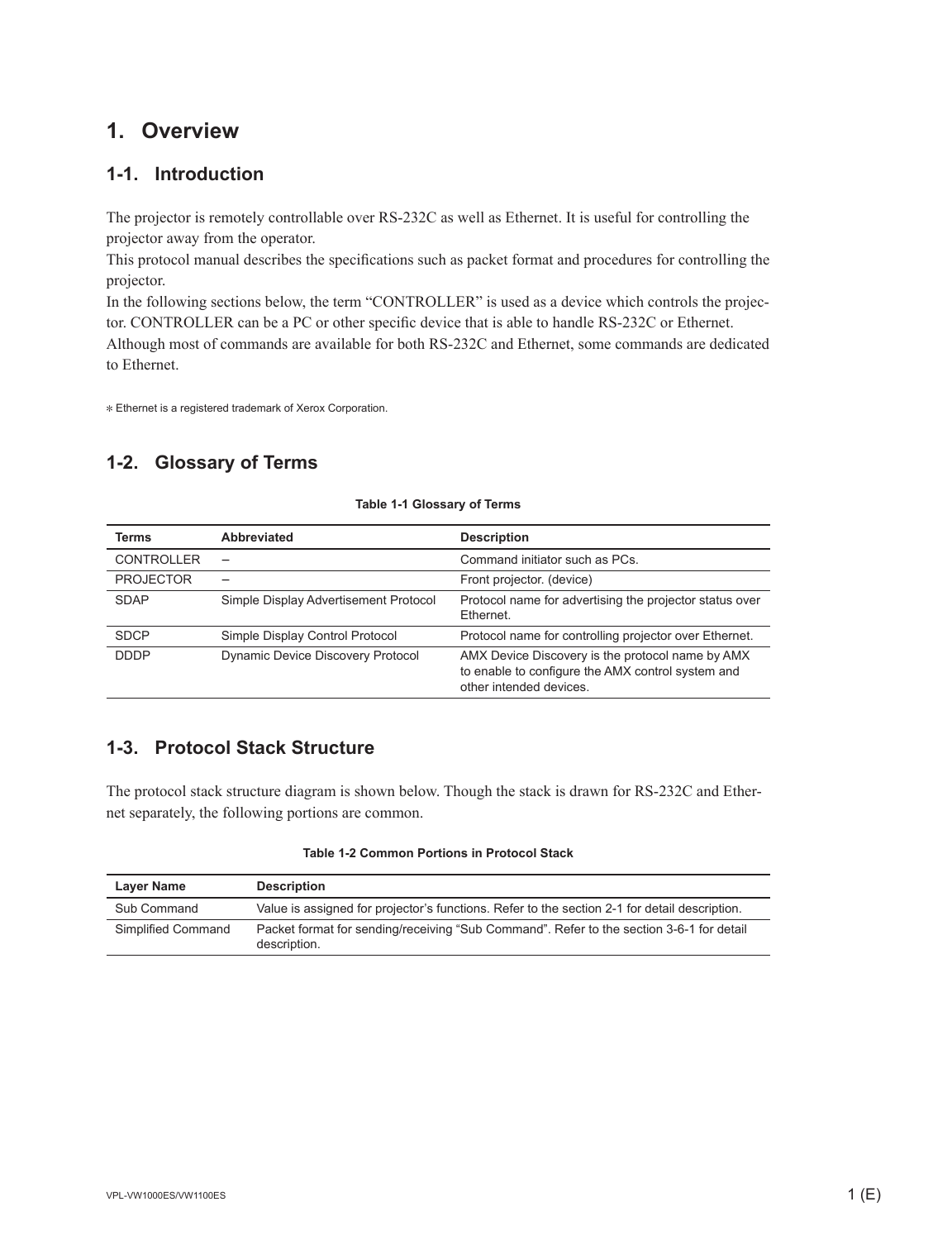(1) RS-232C



**Fig. 1-1 RS-232C Protocol Stack**

"RS-232C" layer is physical portion and "Asynchronous" is the traditional protocol layer as shown in the section 3-2.

(2) Ethernet



**Fig. 1-2 Ethernet Protocol Stack**

Because of traditional portions for Ethernet general layer, "TCP/IP", "UDP/IP", and "HTTP" are out of scope in this document.

SDCP specific command is described in the section 4-3-2.

SDAP and SDCP (PJ Talk) are SONY original protocol stack, which are described in the sections 4-3-1 and 4-3-2 respectively.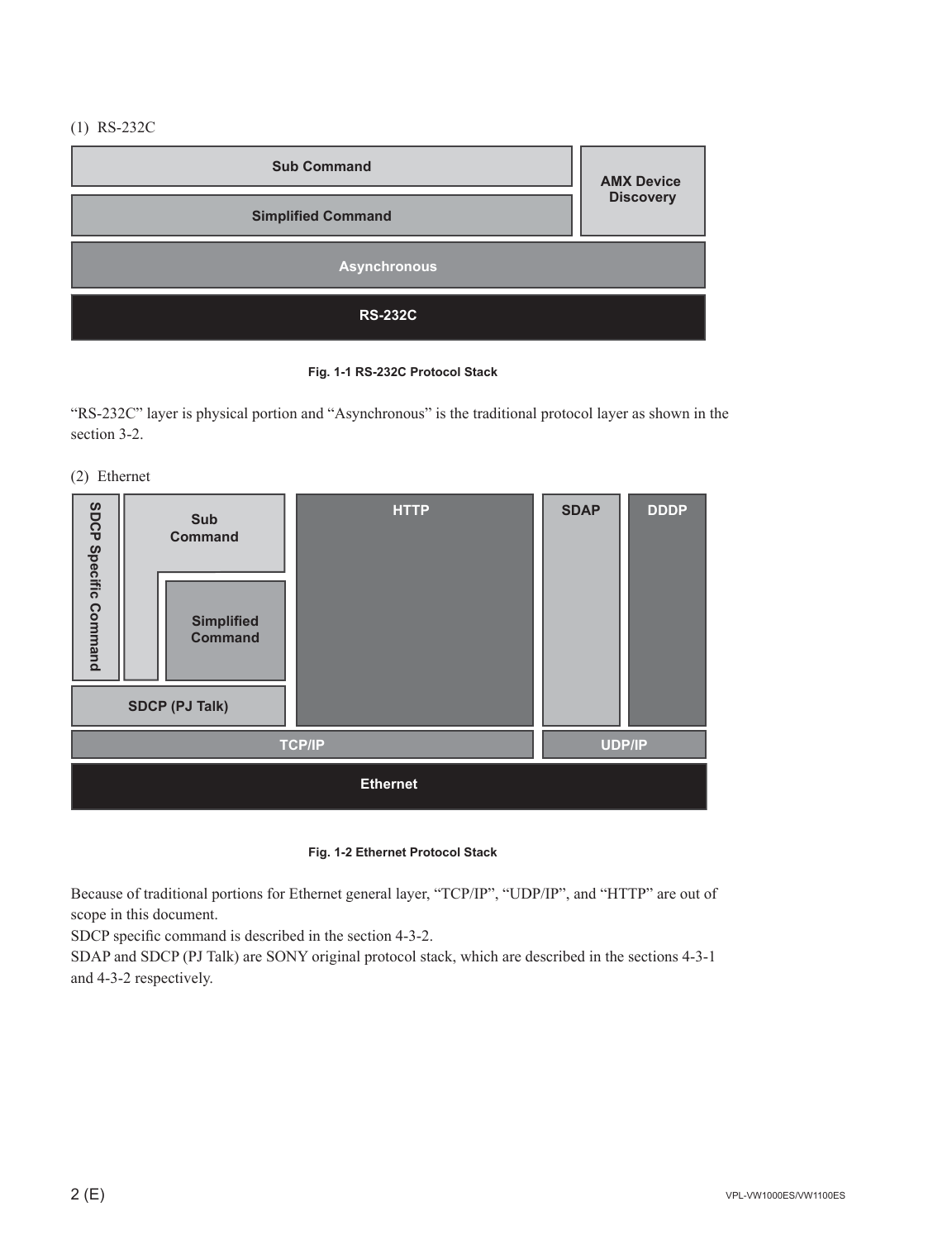### **2. Common Commands**

#### **2-1. Sub Commands**

Sub Command is the value which is used by Simplified Command. Value is assigned for executing function. For example, if you want to change the picture mode, the appropriate value assigned for the desired picture mode should be chosen.

#### **2-1-1. ITEM List**

Item list tables are described below. Tables are shown per function category.

| <table 1=""></table>    |                   | <table 2=""></table> |                     | <b>Remarks</b>            |         |
|-------------------------|-------------------|----------------------|---------------------|---------------------------|---------|
| <b>Item Number</b>      |                   |                      |                     | Data                      |         |
| Item                    | <b>Upper byte</b> | Lower byte           | <b>Data</b>         | <b>Byte</b>               |         |
| Calib. Preset           | 00h               | 02h                  | Cinema Film 1       | 0000h                     | Set/Get |
|                         |                   |                      | Cinema Film 2       | 0001h                     |         |
|                         |                   |                      | Cinema Digital      | 0002h                     |         |
|                         |                   |                      | <b>REF</b>          | 0003h                     |         |
|                         |                   |                      | <b>TV</b>           | 0004h                     |         |
|                         |                   |                      | Photo               | 0005h                     |         |
|                         |                   |                      | Game                | 0006h                     |         |
|                         |                   |                      | <b>BRT CINE</b>     | 0007h                     |         |
|                         |                   |                      | <b>BRT TV</b>       | 0008h                     |         |
| Contrast                | 00h               | 10h                  | Set Value           | 0000h to 0064h (0 to 100) |         |
| <b>Brightness</b>       | 00h               | 11h                  | Set Value           | 0000h to 0064h (0 to 100) |         |
| Color                   | 00h               | 12h                  | Set Value           | 0000h to 0064h (0 to 100) |         |
| Hue                     | 00h               | 13h                  | Set Value           | 0000h to 0064h (0 to 100) |         |
| Sharpness               | 00h               | 14h                  | Set Value           | 0000h to 0064h (0 to 100) |         |
| Color Temp.             | 00h               | 17h                  | D93                 | 0000h                     |         |
|                         |                   |                      | D75                 | 0001h                     |         |
|                         |                   |                      | D65                 | 0002h                     |         |
|                         |                   |                      | Custom1             | 0003h                     |         |
|                         |                   |                      | Custom <sub>2</sub> | 0004h                     |         |
|                         |                   |                      | Custom <sub>3</sub> | 0005h                     |         |
|                         |                   |                      | Custom4             | 0006h                     |         |
|                         |                   |                      | <b>DCI</b>          | 0007h                     |         |
|                         |                   |                      | Custom <sub>5</sub> | 0008h                     |         |
|                         |                   |                      | D <sub>55</sub>     | 0009h                     |         |
| Lamp Control            | 00h               | 1Ah                  | Low                 | 0000h                     |         |
|                         |                   |                      | High                | 0001h                     |         |
| <b>Black Level Adj.</b> | 00h               | 1Ch                  | Off                 | 0000h                     |         |
|                         |                   |                      | Low                 | 0001h                     |         |
|                         |                   |                      | High                | 0002h                     |         |
|                         |                   |                      | Middle              | 0003h                     |         |

#### **Table 2-1 ITEM List For Picture Quality Setting**

(Continued)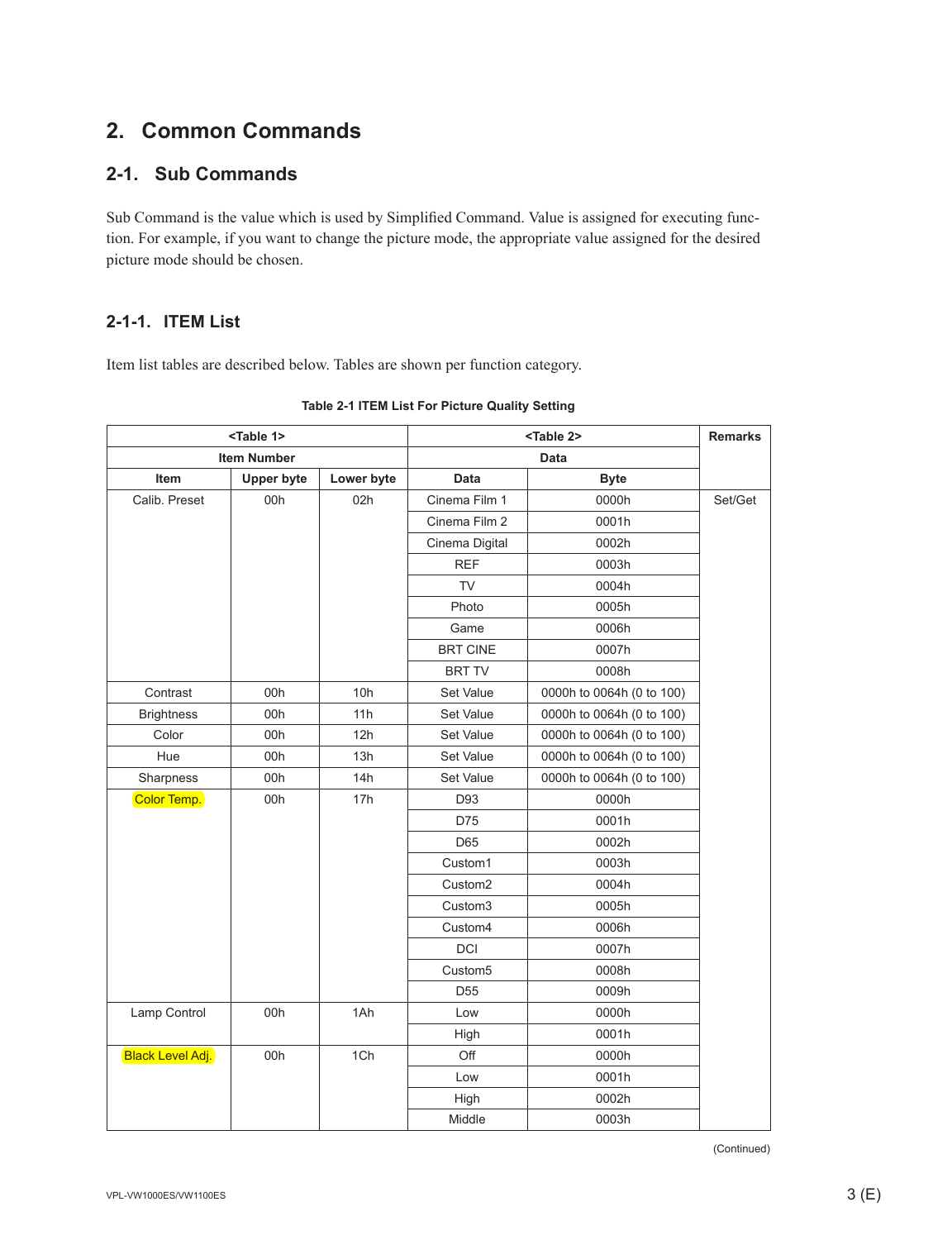| <table 1=""></table>    |                    |            | <b>Remarks</b>    |                            |         |  |
|-------------------------|--------------------|------------|-------------------|----------------------------|---------|--|
|                         | <b>Item Number</b> |            |                   | Data                       |         |  |
| Item                    | <b>Upper byte</b>  | Lower byte | Data              | <b>Byte</b>                |         |  |
| Advanced Iris           | 00h                | 1Dh        | Off               | 0000h                      | Set/Get |  |
|                         |                    |            | Manual            | 0001h                      |         |  |
|                         |                    |            | Auto Full         | 0002h                      |         |  |
|                         |                    |            | Auto Limited      | 0003h                      |         |  |
| Film Mode               | 00h                | 1Fh        | Off               | 0000h                      |         |  |
|                         |                    |            | Auto1             | 0001h                      |         |  |
|                         |                    |            | Auto <sub>2</sub> | 0002h                      |         |  |
| <b>Gamma Correction</b> | 00h                | 22h        | Off               | 0000h                      |         |  |
|                         |                    |            | 1.8               | 0001h                      |         |  |
|                         |                    |            | 2.0               | 0002h                      |         |  |
|                         |                    |            | 2.1               | 0003h                      |         |  |
|                         |                    |            | 2.2               | 0004h                      |         |  |
|                         |                    |            | 2.4               | 0005h                      |         |  |
|                         |                    |            | 2.6               | 0006h                      |         |  |
|                         |                    |            | Gamma7            | 0007h                      |         |  |
|                         |                    |            | Gamma8            | 0008h                      |         |  |
|                         |                    |            | Gamma9            | 0009h                      |         |  |
|                         |                    |            | Gamma10           | 000Ah                      |         |  |
| <b>NR</b>               | 00h                | 25h        | Off               | 0000h                      |         |  |
|                         |                    |            | Low               | 0001h                      |         |  |
|                         |                    |            | Middle            | 0002h                      |         |  |
|                         |                    |            | High              | 0003h                      |         |  |
| Color Space             | 00h                | 3Bh        | BT.709            | 0000h                      |         |  |
|                         |                    |            | <b>DCI</b>        | 0001h                      |         |  |
|                         |                    |            | Adobe RGB         | 0002h                      |         |  |
|                         |                    |            | Color Space1      | 0003h                      |         |  |
|                         |                    |            | Color Space2      | 0004h                      |         |  |
|                         |                    |            | Color Space3      | 0005h                      |         |  |
| User Gain Red           | 00h                | 50h        | Set Value         | FFE2h to 001Eh (-30 to 30) |         |  |
| User Gain Green         | 00h                | 51h        | Set Value         | FFE2h to 001Eh (-30 to 30) |         |  |
| User Gain Blue          | 00h                | 52h        | Set Value         | FFE2h to 001Eh (-30 to 30) |         |  |
| User Bias Red           | 00h                | 53h        | Set Value         | FFE2h to 001Eh (-30 to 30) |         |  |
| User Bias Green         | 00h                | 54h        | Set Value         | FFE2h to 001Eh (-30 to 30) |         |  |
| User Bias Blue          | 00h                | 55h        | Set Value         | FFE2h to 001Eh (-30 to 30) |         |  |
| <b>Iris Manual</b>      | 00h                | 57h        | Set Value         | 0000h to 0064h (0 to 100)  |         |  |
| Film Projection         | 00h                | 58h        | Off               | 0000h                      |         |  |
|                         |                    |            | On                | 0001h                      |         |  |
| Motion Enhancer         | 00h                | 59h        | Off               | 0000h                      |         |  |
|                         |                    |            | Low               | 0001h                      |         |  |
|                         |                    |            | High              | 0002h                      |         |  |
| xvColor                 | 00h                | 5Ah        | Off               | 0000h                      |         |  |
|                         |                    |            | On                | 0001h                      |         |  |
| Reality Creation        | 00h                | 67h        | Off               | 0000h                      |         |  |
|                         |                    |            | On                | 0001h                      |         |  |
| Resolution              | 00h                | 68h        | Set Value         | 0001h to 0064h (1 to 100)  |         |  |

(Continued)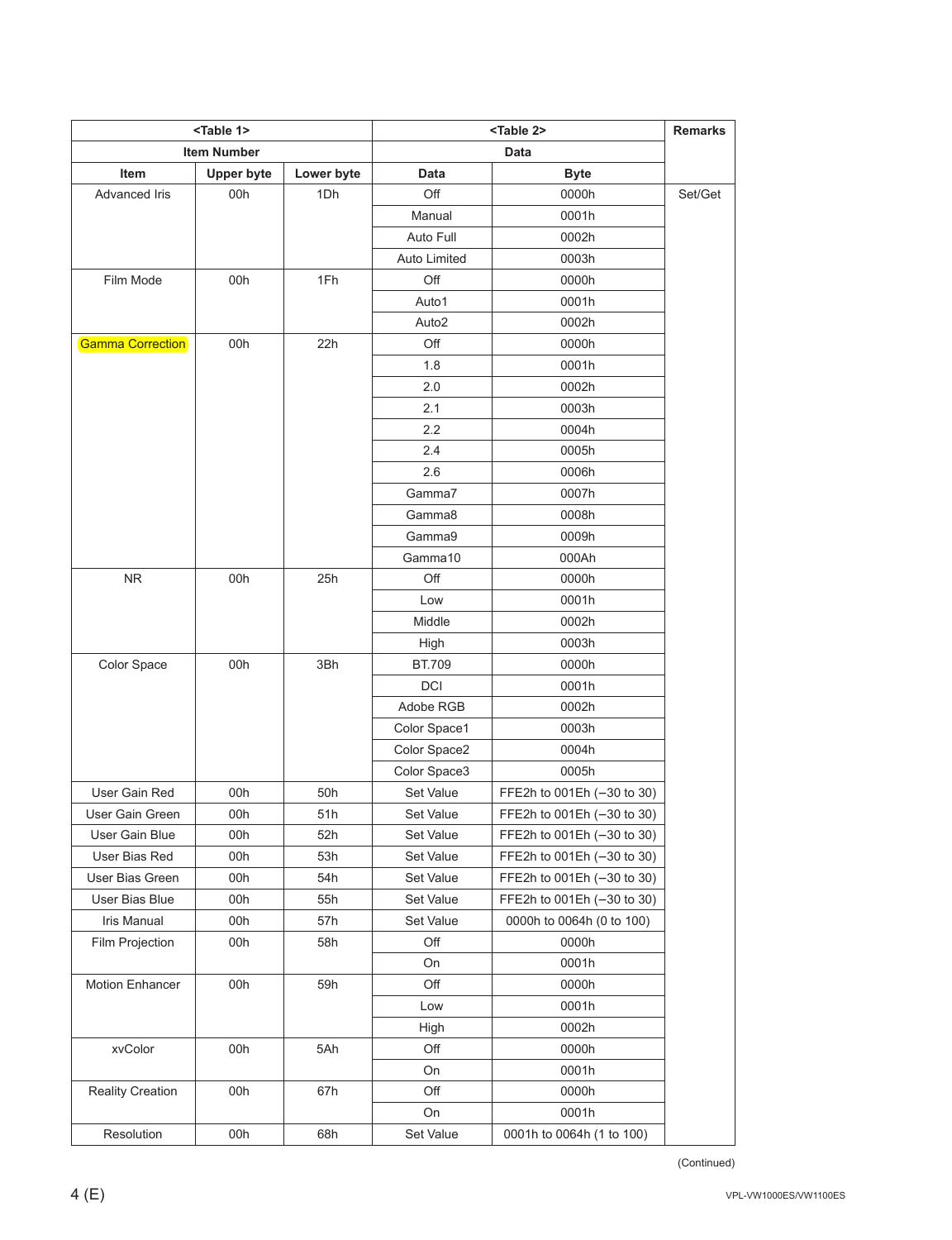| <table 1=""></table>    |                   |            |                | <table 2=""></table>      | <b>Remarks</b> |
|-------------------------|-------------------|------------|----------------|---------------------------|----------------|
| <b>Item Number</b>      |                   |            |                |                           |                |
| <b>Item</b>             | <b>Upper byte</b> | Lower byte | <b>Data</b>    | <b>Byte</b>               |                |
| Noise Filtering         | 00h               | 69h        | Set Value      | 0001h to 0064h (1 to 100) | Set/Get        |
| <b>Reality Creation</b> | 00h               | 75h        | Mastered in 4k | 00h (VPL-VW1100ES only)   |                |
| Database                |                   |            | Normal         | 01h                       |                |
| Color correction        | 00h               | 6Ah        | Off            | 0000h                     |                |
|                         |                   |            | On             | 0001h                     |                |
| Clear White             | 00h               | 6Bh        | Off            | 0000h                     |                |
|                         |                   |            | Low            | 0001h                     |                |
|                         |                   |            | High           | 0002h                     |                |
| MPEG NR                 | 00h               | 6Ch        | Off            | 0000h                     |                |
|                         |                   |            | Low            | 0001h                     |                |
|                         |                   |            | Middle         | 0002h                     |                |
|                         |                   |            | High           | 0003h                     |                |
| Smooth Gradation        | 00h               | 6Dh        | Off            | 0000h                     |                |
|                         |                   |            | Low            | 0001h                     |                |
|                         |                   |            | Middle         | 0002h                     |                |
|                         |                   |            | High           | 0003h                     |                |

#### **Table 2-2 ITEM List For Screen Setting**

|                         | <table 1=""></table> |            |                     | <table 2=""></table> | <b>Remarks</b> |
|-------------------------|----------------------|------------|---------------------|----------------------|----------------|
| <b>Item Number</b>      |                      |            |                     | <b>Data</b>          |                |
| Item                    | <b>Upper byte</b>    | Lower byte | Data                | <b>Byte</b>          |                |
| <b>Picture Position</b> | 00h                  | 66h        | 1.85:1              | 0000h                | Set/Get        |
|                         |                      |            | 2.35:1              | 0001h                |                |
|                         |                      |            | Custom1             | 0002h                |                |
|                         |                      |            | Custom <sub>2</sub> | 0003h                |                |
|                         |                      |            | Custom <sub>3</sub> | 0004h                |                |
| <b>Aspect</b>           | 00h                  | 20h        | Normal              | 0001h                |                |
|                         |                      |            | V Stretch           | 000Bh                |                |
|                         |                      |            | 1.85:1 Zoom         | 000Ch                |                |
|                         |                      |            | 2.35:1 Zoom         | 000Dh                |                |
|                         |                      |            | Stretch             | 000Eh                |                |
|                         |                      |            | Squeeze             | 000Fh                |                |
| Over Scan               | 00h                  | 23h        | Off                 | 0000h                |                |
|                         |                      |            | On                  | 0001h                |                |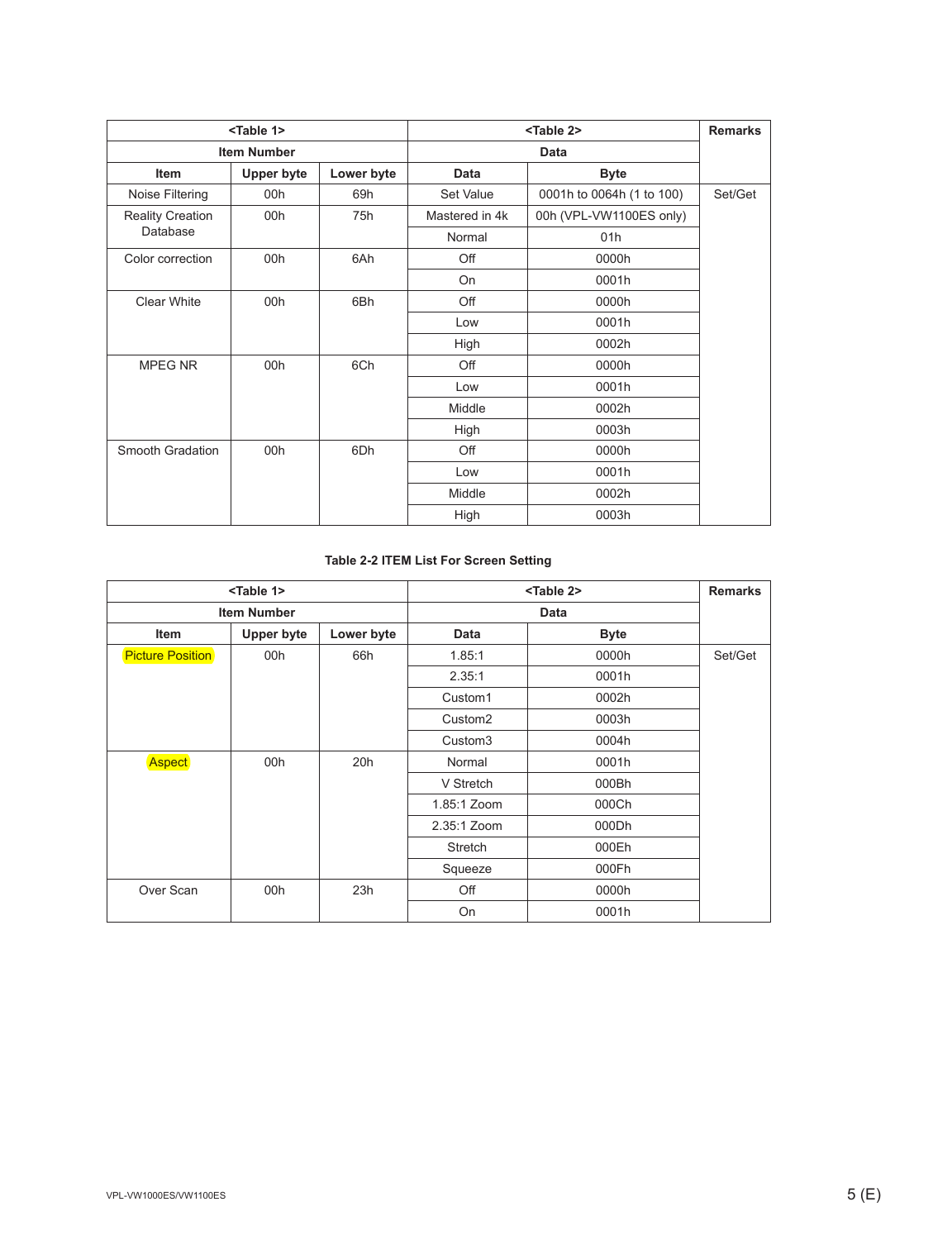#### **Table 2-3 ITEM List For Initial Setting**

| <table 1=""></table>  |                   |            |                   | <table 2=""></table> | <b>Remarks</b> |       |       |  |
|-----------------------|-------------------|------------|-------------------|----------------------|----------------|-------|-------|--|
| <b>Item Number</b>    |                   |            |                   | Data                 |                |       |       |  |
| <b>Item</b>           | <b>Upper byte</b> | Lower byte | <b>Data</b>       | <b>Byte</b>          |                |       |       |  |
| Input                 | 00h               | 01h        | Input A           | 0002h                | Set/Get        |       |       |  |
|                       |                   |            | Component         | 0003h                |                |       |       |  |
|                       |                   |            | HDMI1             | 0004h                |                |       |       |  |
|                       |                   |            | HDMI <sub>2</sub> | 0005h                |                |       |       |  |
| <b>Picture Muting</b> | 00h               | 30h        | Off               | 0000h                |                |       |       |  |
|                       |                   |            | On                | 0001h                |                |       |       |  |
| <b>HDMI1 Dynamic</b>  | 00h               | 6Eh        | Auto              | 0000h                |                |       |       |  |
| Range                 |                   |            |                   |                      |                | Limit | 0001h |  |
|                       |                   |            |                   |                      | Full           | 0002h |       |  |
| <b>HDMI2 Dynamic</b>  | 00h               | 6Fh        | Auto              | 0000h                |                |       |       |  |
| Range                 |                   |            | Limit             | 0001h                |                |       |       |  |
|                       |                   |            | Full              | 0002h                |                |       |       |  |

#### **Table 2-4 ITEM List For 3D Setting**

| <table1></table1>  |            |            | <table2></table2> | <b>Remarks</b>           |         |
|--------------------|------------|------------|-------------------|--------------------------|---------|
| <b>Item Number</b> |            |            |                   |                          |         |
| Item               | Upper byte | Lower byte | <b>Data</b>       | <b>Byte</b>              |         |
| 2D-3D Display Sel. | 00h        | 60h        | Auto              | 0000h                    | Set/Get |
|                    |            |            | 3D                | 0001h                    |         |
|                    |            |            | 2D                | 0002h                    |         |
| <b>3D Format</b>   | 00h        | 61h        | Simulated 3D      | 0000h                    |         |
|                    |            |            | Side-by-Side      | 0001h                    |         |
|                    |            |            | Over-Under        | 0002h                    |         |
| 3D Depth Adjust    | 00h        | 62h        | Set Value         | FFFEh to 0002h (-2 to 2) |         |
| Simulated 3D       | 00h        | 63h        | High              | 0000h                    |         |
| Effect             |            |            | Middle            | 0001h                    |         |
|                    |            |            | Low               | 0002h                    |         |
| 3D Brightness      | 00h        | 72h        | High              | 0000h                    |         |
|                    |            |            | Standard          | 0001h                    |         |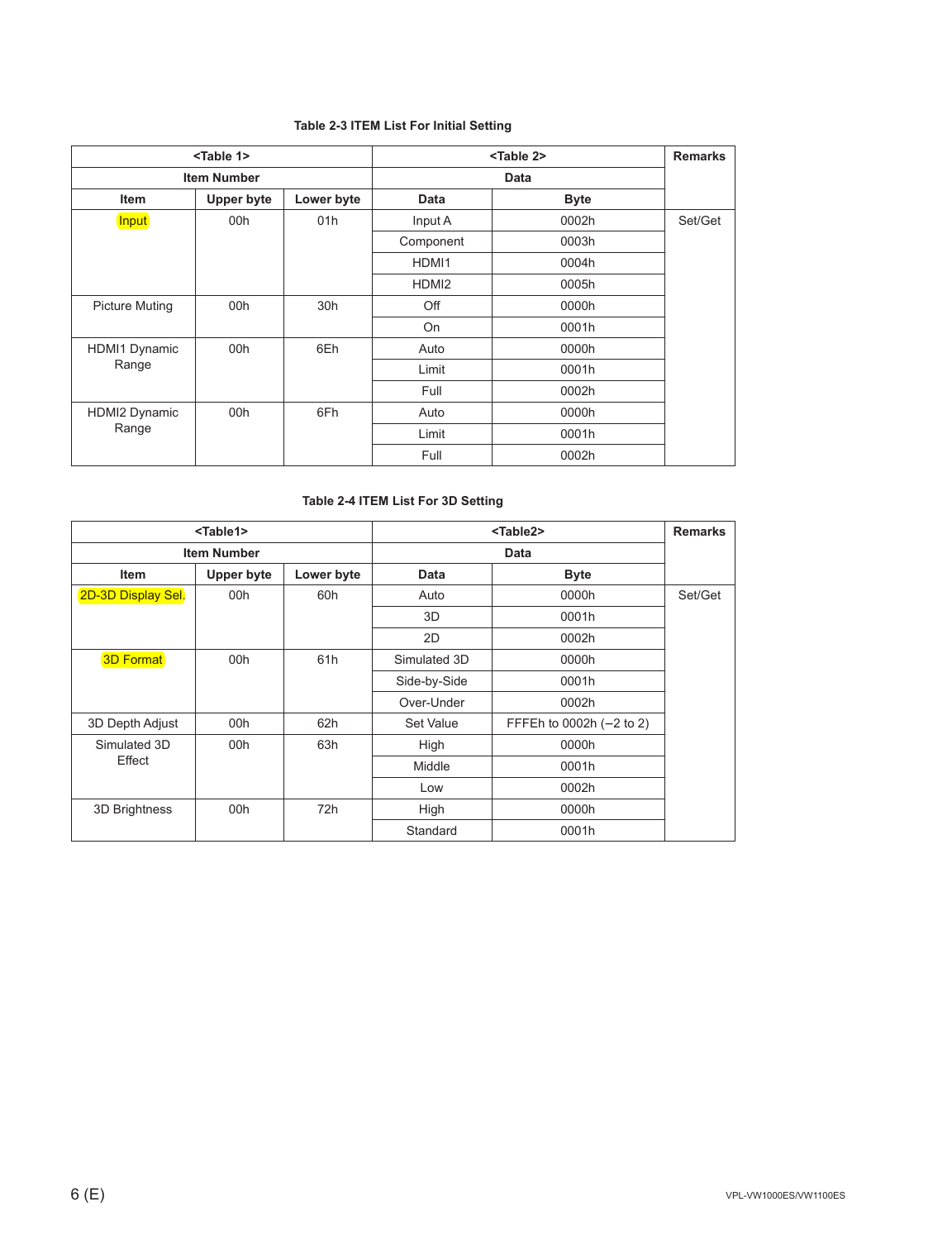|  |  |  |  |  | <b>Table 2-5 ITEM List For Status</b> |
|--|--|--|--|--|---------------------------------------|
|--|--|--|--|--|---------------------------------------|

| <table 1=""></table> |                    | <table 2=""></table> | <b>Remarks</b>          |                  |          |
|----------------------|--------------------|----------------------|-------------------------|------------------|----------|
|                      | <b>Item Number</b> |                      | <b>Data</b>             |                  |          |
| <b>Item</b>          | <b>Upper byte</b>  | Lower byte           | Data                    | <b>Byte</b>      |          |
| <b>Status Error</b>  | 01h                | 01h                  | No Error                | 0000h            | Get only |
|                      |                    |                      | Lamp Error              | 0001h            |          |
|                      |                    |                      | Fan Error               | 0002h            |          |
|                      |                    |                      | Cover Error             | 0004h            |          |
|                      |                    |                      | Temp Error              | 0008h            |          |
|                      |                    |                      | D5V Error               | 0010h            |          |
|                      |                    |                      | Power Error             | 0020h            |          |
|                      |                    |                      | <b>Temp Warning</b>     | 0040h            |          |
|                      |                    |                      | <b>NVM Data Error</b>   | 0080h            |          |
| <b>Status Power</b>  | 01h                | 02h                  | Standby                 | 0000h            |          |
|                      |                    |                      | Start Up                | 0001h            |          |
|                      |                    |                      | Startup Lamp            | 0002h            |          |
|                      |                    |                      | Power On                | 0003h            |          |
|                      |                    |                      | Cooling1                | 0004h            |          |
|                      |                    |                      | Cooling2                | 0005h            |          |
|                      |                    |                      | Saving Cooling1         | 0006h            |          |
|                      |                    |                      | Saving Cooling2         | 0007h            |          |
|                      |                    |                      | Saving Standby          | 0008h            |          |
| <b>Lamp Timer</b>    | 01h                | 13h                  | Use Time                | 0000h to FFFFh*1 |          |
| Status Error (2)     | 01h                | 25h                  | No Error                | 0000h            |          |
|                      |                    |                      | Lens Shutter Error      | 0001h            |          |
|                      |                    |                      | <b>Highland Warning</b> | 0020h            |          |

\*1: Example) In case the lamp timer indicates 1000H, return value is [03E8h].

#### **Table 2-6 ITEM List For Infrared Remote Command**

|                                                 | <table 1=""></table> |                                                                              |      | <table 2=""></table> |            | <b>Remarks</b> |
|-------------------------------------------------|----------------------|------------------------------------------------------------------------------|------|----------------------|------------|----------------|
| <b>Item Number</b>                              |                      |                                                                              |      | Data                 |            |                |
| <b>Item</b>                                     | Upper byte           | Lower byte                                                                   | Data | Upper byte           | Lower byte |                |
| Infrared Remote<br>Command<br>(15 bit category) | 17h                  | Refer to the<br>section $2-1-2$ <sup>*1</sup> .<br>(Table 2-7 to Table 2-10) |      | 00h                  | 00h        | Set Only       |
| Infrared Remote<br>Command<br>(20 bit category) | 19h                  | Refer to the<br>section $2-1-2$ <sup>*1</sup> .<br>(Table 2-7 to Table 2-10) |      | 00h                  | 00h        |                |
| Infrared Remote<br>Command<br>(20 bit category) | 1Bh                  | Refer to the<br>section $2-1-2$ <sup>*1</sup> .<br>(Table 2-8, Table 2-11)   |      | 00h                  | 00h        |                |

\*1: By using this Item Number, it is possible to simulate the infrared remote controller.

 Choose your desired Code from the table in the section 2-1-2 and use it as the Lower byte of Item Number. **Note** 

Depending on the category, different value (Upper byte) is assigned.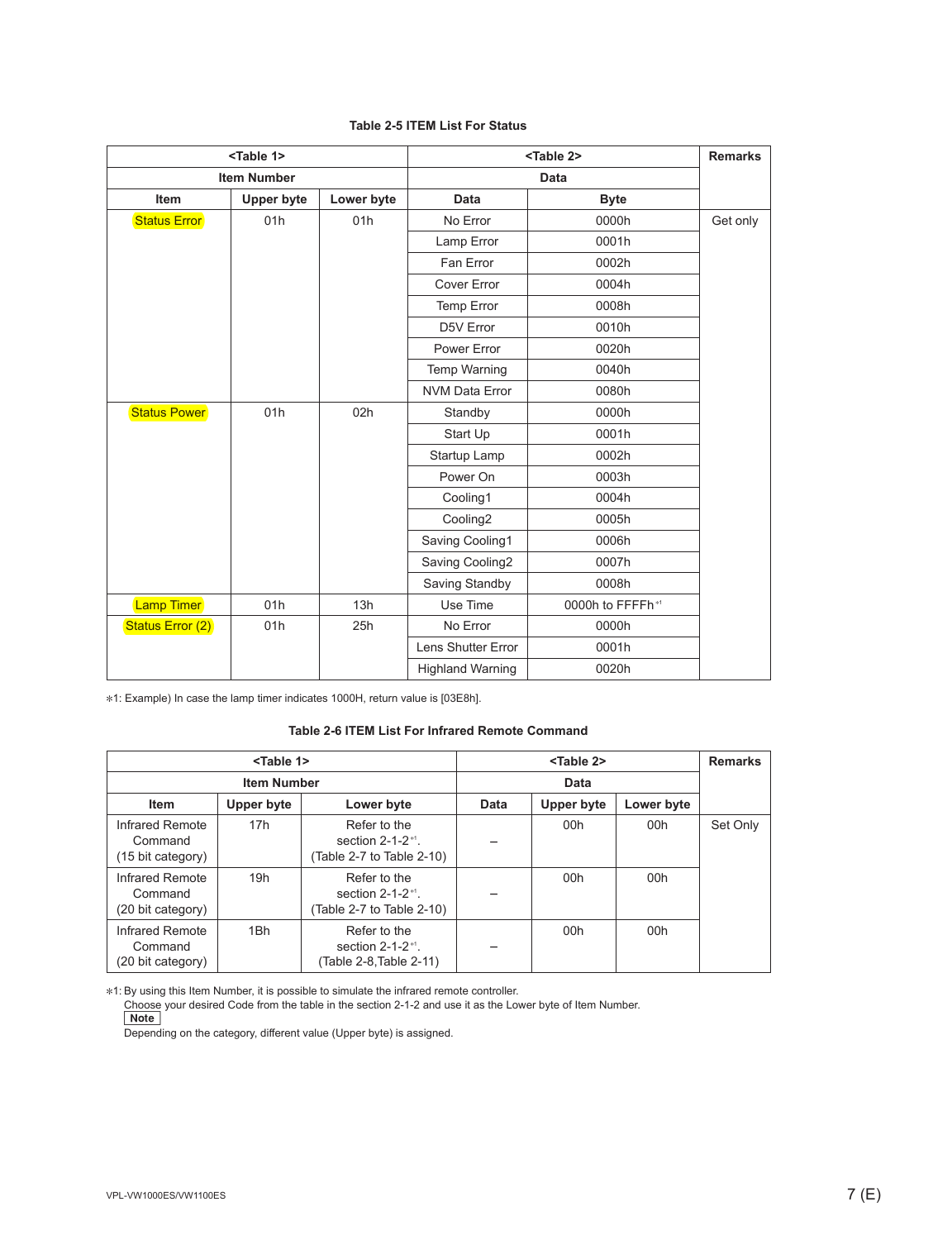### **2-1-2. Infrared Remote Command Code**

Tables are shown per function category.

- . 15 bit PROJECTOR: Table 2-7 to Table 2-10
- . 20 bit PROJECTOR-E: Table 2-7 to Table 2-10
- . 20 bit PROJECTOR-EE: Table 2-8, Table 2-11

|  | Table 2-7 Infrared Remote Command Code For Picture |  |
|--|----------------------------------------------------|--|
|--|----------------------------------------------------|--|

| <b>CATEGORY</b>            |                                  | Code | Name                            |
|----------------------------|----------------------------------|------|---------------------------------|
| 15 bit<br><b>PROJECTOR</b> | 20 bit<br><b>PROJECTOR-E</b>     |      |                                 |
| O                          |                                  | 05   | <b>MOTION ENHANCER TOGGLE</b>   |
| O                          |                                  | 07   | <b>BLACK LEVEL TOGGLE</b>       |
| O                          |                                  | 08   | <b>BLACK INSERTION</b>          |
| O                          |                                  | 18   | CONTRAST + HIGH                 |
| O                          |                                  | 19   | CONTRAST-LOW                    |
| O                          |                                  | 1A   | COLOR +HIGH                     |
| O                          |                                  | 1B   | COLOR-LOW                       |
| O                          | $\overline{\phantom{0}}$         | 1E   | <b>BRIGHTNESS +BRIGHT</b>       |
| $\circ$                    | $\overline{\phantom{0}}$         | 1F   | <b>BRIGHTNESS-DARK</b>          |
| O                          |                                  | 20   | HUE +GREENISH                   |
| O                          | $\overbrace{\phantom{12322111}}$ | 21   | HUE-PURPLISH                    |
| $\circ$                    | $\qquad \qquad -$                | 22   | SHARPNESS + SHARP               |
| O                          | $\overline{\phantom{0}}$         | 23   | SHARPNESS-SOFT                  |
| O                          | -                                | 72   | LENS SHIFT 1                    |
| $\circ$                    | -                                | 73   | LENS SHIFT 1                    |
| O                          | -                                | 74   | LENS FOCUS FAR                  |
| O                          | -                                | 75   | <b>LENS FOCUS NEAR</b>          |
| O                          | $\qquad \qquad -$                | 77   | <b>LENS ZOOM LARGE</b>          |
| O                          | $\qquad \qquad -$                | 78   | LENS ZOOM SMALL                 |
|                            | O                                | 09   | ADJUST PICTURE TOGGLE           |
|                            | O                                | 4B   | COLOR SPACE TOGGLE              |
|                            | O                                | 4C   | <b>REALITY CREATION PALETTE</b> |
|                            | O                                | 51   | CALIB. PRESET BRT TV            |
|                            | O                                | 52   | CALIB. PRESET TV                |
|                            | O                                | 53   | CALIB. PRESET CINEMA FILM 1     |
|                            | O                                | 54   | CALIB. PRESET CINEMA DIGITAL    |
|                            | O                                | 55   | <b>CALIB. PRESET REF</b>        |
|                            | O                                | 56   | <b>CALIB. PRESET GAME</b>       |
| $\qquad \qquad -$          | O                                | 57   | CALIB. PRESET PHOTO             |
|                            | O                                | 58   | CALIB. PRESET CINEMA FILM 2     |
|                            | O                                | 59   | CALIB. PRESET BRT CINE          |
|                            | $\circ$                          | 5B   | PICTURE MODE TOGGLE             |
|                            | O                                | 5C   | <b>COLOR TEMP TOGGLE</b>        |
| $\qquad \qquad -$          | O                                | 5E   | <b>GAMMA COLLECTION TOGGLE</b>  |
| $\overline{\phantom{0}}$   | $\circ$                          | 5F   | <b>IRIS MODE TOGGLE</b>         |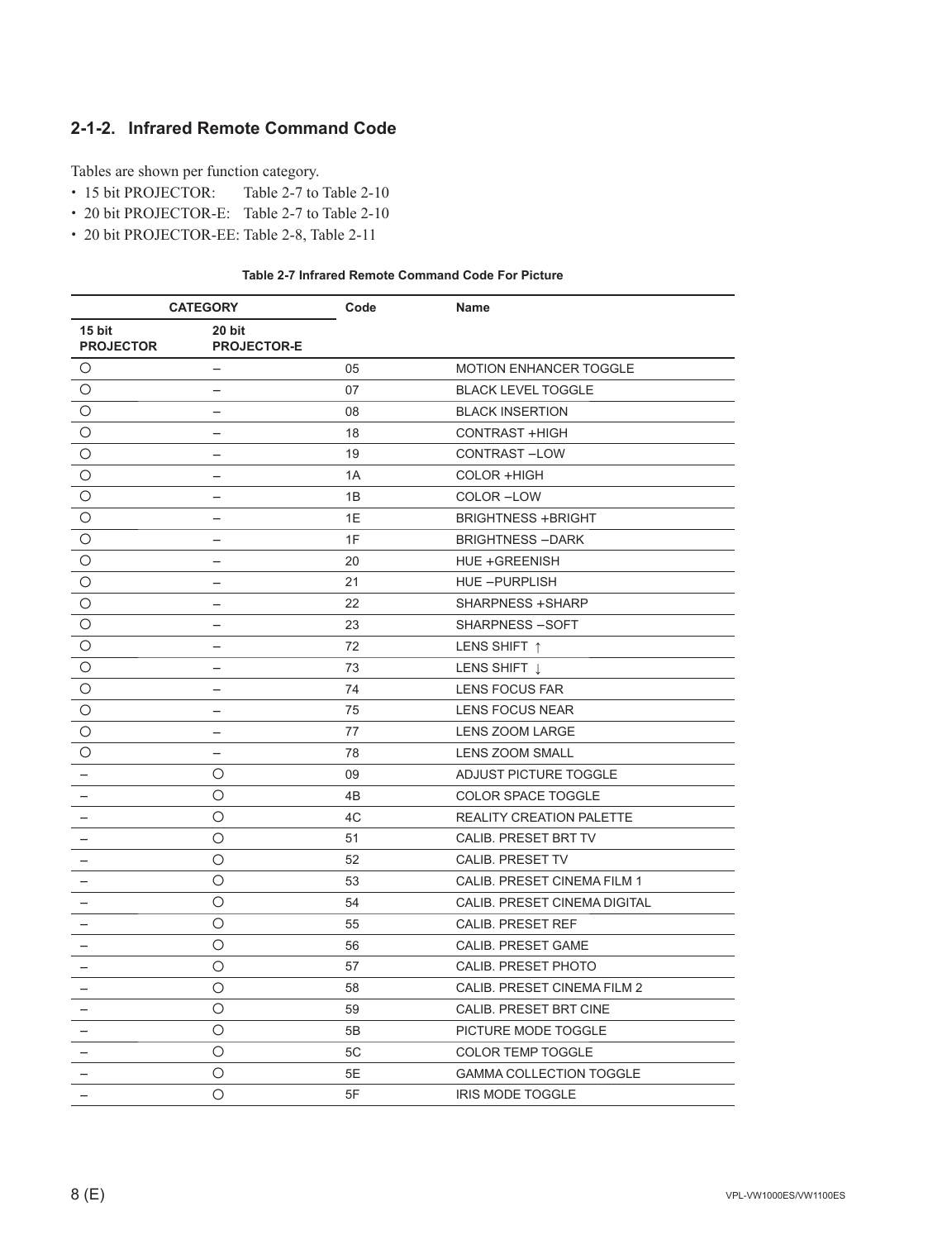| <b>CATEGORY</b>            |                              | Code                          | <b>Name</b> |                          |
|----------------------------|------------------------------|-------------------------------|-------------|--------------------------|
| 15 bit<br><b>PROJECTOR</b> | 20 bit<br><b>PROJECTOR-E</b> | 20 bit<br><b>PROJECTOR-EE</b> |             |                          |
|                            |                              | О                             | 20          | PICTURE POSITION 1.85:1  |
|                            | -                            | $\circ$                       | 21          | PICTURE POSITION 2.35:1  |
|                            |                              | $\circ$                       | 22          | PICTURE POSITION CUSTOM1 |
|                            |                              | $\bigcirc$                    | 23          | PICTURE POSITION CUSTOM2 |
|                            |                              | $\circ$                       | 24          | PICTURE POSITION CUSTOM3 |
| O                          | -                            | -                             | 47          | <b>PITCH</b>             |
| $\bigcirc$                 |                              |                               | 48          | <b>SHIFT</b>             |
|                            | О                            |                               | 61          | <b>PHASE</b>             |
|                            | Ο                            |                               | 62          | <b>LENS ZOOM</b>         |
|                            | Ο                            |                               | 63          | <b>LENS SHIFT</b>        |
|                            | O                            | -                             | 64          | <b>LENS FOCUS</b>        |
|                            | Ο                            |                               | 6E          | <b>ASPECT</b>            |
|                            |                              | $\circ$                       | 41          | <b>ASPECT NORMAL</b>     |
|                            |                              | O                             | 44          | ASPECT V STRETCH         |
|                            |                              | $\circ$                       | 45          | ASPECT 1.85:1 ZOOM       |
|                            |                              | $\circ$                       | 46          | ASPECT 2.35:1 ZOOM       |
|                            |                              | $\circ$                       | 47          | <b>ASPECT STRETCH</b>    |
|                            |                              | Ο                             | 48          | <b>ASPECT SQUEEZE</b>    |

#### **Table 2-8 Infrared Remote Command Code For Screen**

#### **Table 2-9 Infrared Remote Command Code For Setup**

|                  | <b>CATEGORY</b>          | Code | <b>Name</b>            |
|------------------|--------------------------|------|------------------------|
| 15 bit           | 20 bit                   |      |                        |
| <b>PROJECTOR</b> | <b>PROJECTOR-E</b>       |      |                        |
| $\circ$          | $\overline{\phantom{m}}$ | 15   | POWER ON/OFF*1         |
| $\bigcirc$       |                          | 24   | <b>PICTURE MUTING</b>  |
| $\bigcirc$       |                          | 25   | <b>STATUS ON</b>       |
| $\bigcirc$       |                          | 26   | STATUS OFF             |
| $\bigcirc$       |                          | 29   | <b>MENU</b>            |
| $\bigcirc$       |                          | 2B   | <b>INPUTA</b>          |
| $\bigcirc$       |                          | 2C   | COMPONENT              |
| $\bigcirc$       | -                        | 2E   | POWER ON <sup>*1</sup> |
| $\bigcirc$       |                          | 2F   | POWER OFF              |
| $\circ$          |                          | 33   | CURSOR $\rightarrow$   |
| $\circ$          |                          | 34   | $CURSOR \leftarrow$    |
| $\bigcirc$       | -                        | 35   | CURSOR <sub>1</sub>    |
| $\bigcirc$       |                          | 36   | CURSOR Į               |
| $\bigcirc$       |                          | 57   | <b>INPUT SELECT</b>    |
| $\bigcirc$       |                          | 5A   | <b>ENTER</b>           |
| $\circ$          |                          | 6F   | HDMI <sub>1</sub>      |
| $\circ$          |                          | 70   | HDMI <sub>2</sub>      |
| $\circ$          |                          | 7B   | <b>RESET</b>           |

\*1: Send the command twice when this unit is in standby mode (Low) state.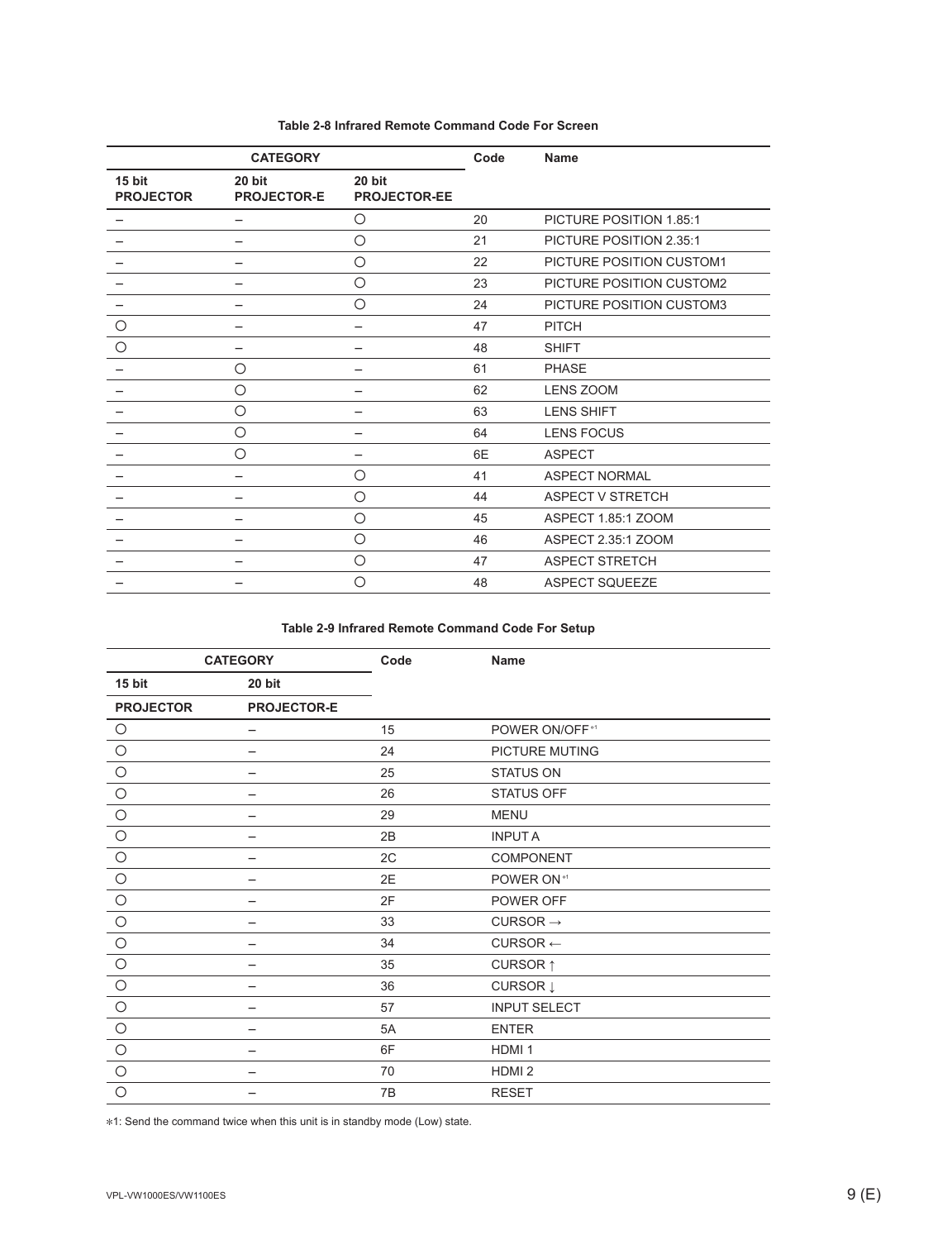#### **Table 2-10 Infrared Remote Command Code For Installation**

| <b>CATEGORY</b>            |                              |                               | Code | <b>Name</b>              |
|----------------------------|------------------------------|-------------------------------|------|--------------------------|
| 15 bit<br><b>PROJECTOR</b> | 20 bit<br><b>PROJECTOR-E</b> | 20 bit<br><b>PROJECTOR-EE</b> |      |                          |
|                            |                              |                               | 02   | LENS SHIFT $\leftarrow$  |
|                            |                              |                               | 03   | LENS SHIFT $\rightarrow$ |
|                            |                              | 〔 〕                           | 18   | <b>LENS POSITION</b>     |
|                            |                              |                               | 3B   | 3D ON/OFF                |
|                            |                              |                               | 78   | <b>LENS TOGGLE</b>       |

#### **Table 2-11 Infrared Remote Command Code For 3D**

| <b>CATEGORY</b>               | Code | <b>Name</b>                 |
|-------------------------------|------|-----------------------------|
| 20 bit<br><b>PROJECTOR-EE</b> |      |                             |
| $\circ$                       | 12   | 2D-3D DISPLAY SEL. TOGGLE   |
| $\bigcirc$                    | 13   | <b>3D FORMAT TOGGLE</b>     |
| $\circ$                       | 15   | 3D DEPTH + HIGH             |
| $\bigcirc$                    | 16   | 3D DEPTH - LOW              |
| $\bigcirc$                    | 17   | SIMULATED 3D EFFECT TOGGLE  |
| $\circ$                       | 1B   | <b>3D BRIGHTNESS</b>        |
| $\circ$                       | 32   | 2D-3D DISPLAY SEL. AUTO     |
| $\bigcirc$                    | 33   | 2D-3D DISPLAY SEL, 3D       |
| $\bigcirc$                    | 34   | 2D-3D DISPLAY SEL, 2D       |
| $\overline{\circ}$            | 35   | <b>3D FORMAT OVER-UNDER</b> |
| $\circ$                       | 36   | 3D FORMAT SIDE-BY-SIDE      |
| $\bigcirc$                    | 37   | 3D FORMAT SIMULATED 3D      |
| $\circ$                       | 3B   | SIMULATED 3D EFFECT HIGH    |
| $\circ$                       | 3C   | SIMULATED 3D EFFECT MIDDLE  |
| $\circ$                       | 3D   | SIMULATED 3D EFFECT LOW     |
| $\circ$                       | 50   | 3D BRIGHTNESS [HIGH]        |
| $\circ$                       | 51   | 3D BRIGHTNESS [LOW]         |
|                               |      |                             |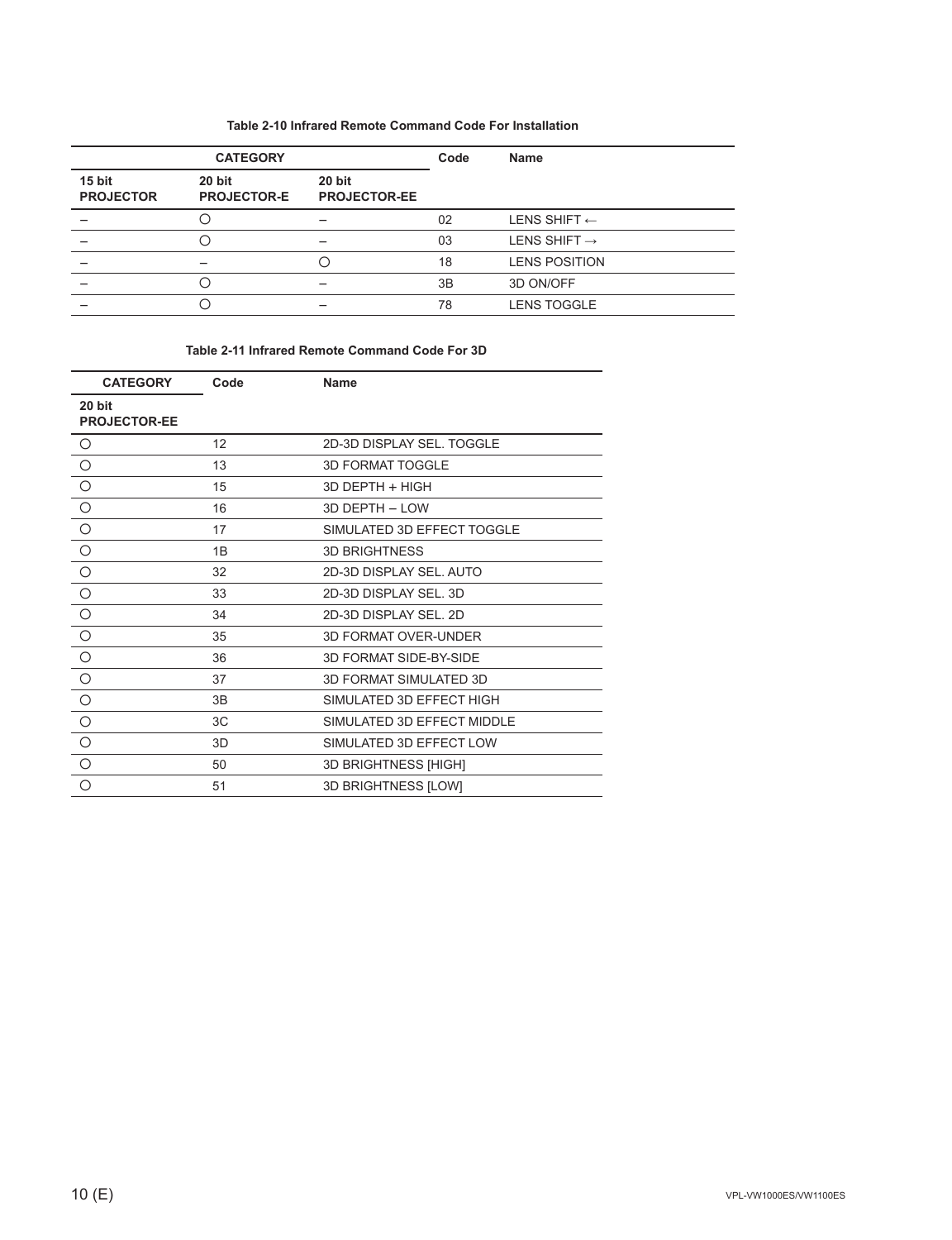### **2-2. Reply**

|             | <table 3=""></table>     |                   |            |  |  |  |
|-------------|--------------------------|-------------------|------------|--|--|--|
|             | <b>Item Number</b>       | <b>Data</b>       |            |  |  |  |
| <b>Item</b> | Data                     | <b>Upper byte</b> | Lower byte |  |  |  |
| <b>ACK</b>  | Complete                 | 00h               | 00h        |  |  |  |
| <b>NAK</b>  | <b>Undefined Command</b> | 01h               | 01h        |  |  |  |
|             | Size Error               |                   | 04h        |  |  |  |
|             | <b>Select Error</b>      |                   | 05h        |  |  |  |
|             | Range Over               |                   | 06h        |  |  |  |
|             | Not Applicable           |                   | 0Ah        |  |  |  |
|             | <b>Check Sum Error</b>   | F <sub>0</sub> h  | 10h        |  |  |  |
|             | <b>Framing Error</b>     |                   | 20h        |  |  |  |
|             | Parity Error             |                   | 30h        |  |  |  |
|             | Over Run Error           |                   | 40h        |  |  |  |
|             | Other Comm Error         |                   | 50h        |  |  |  |

#### **Error description**

#### **Check Sum Error**

A check sum error occurred.

#### **Framing Error**

A framing error occurred.

#### **Parity Error**

A parity error occurred.

#### **Over Run Error**

An overrun error occurred.

#### **Other Comm Error**

Other error occurred.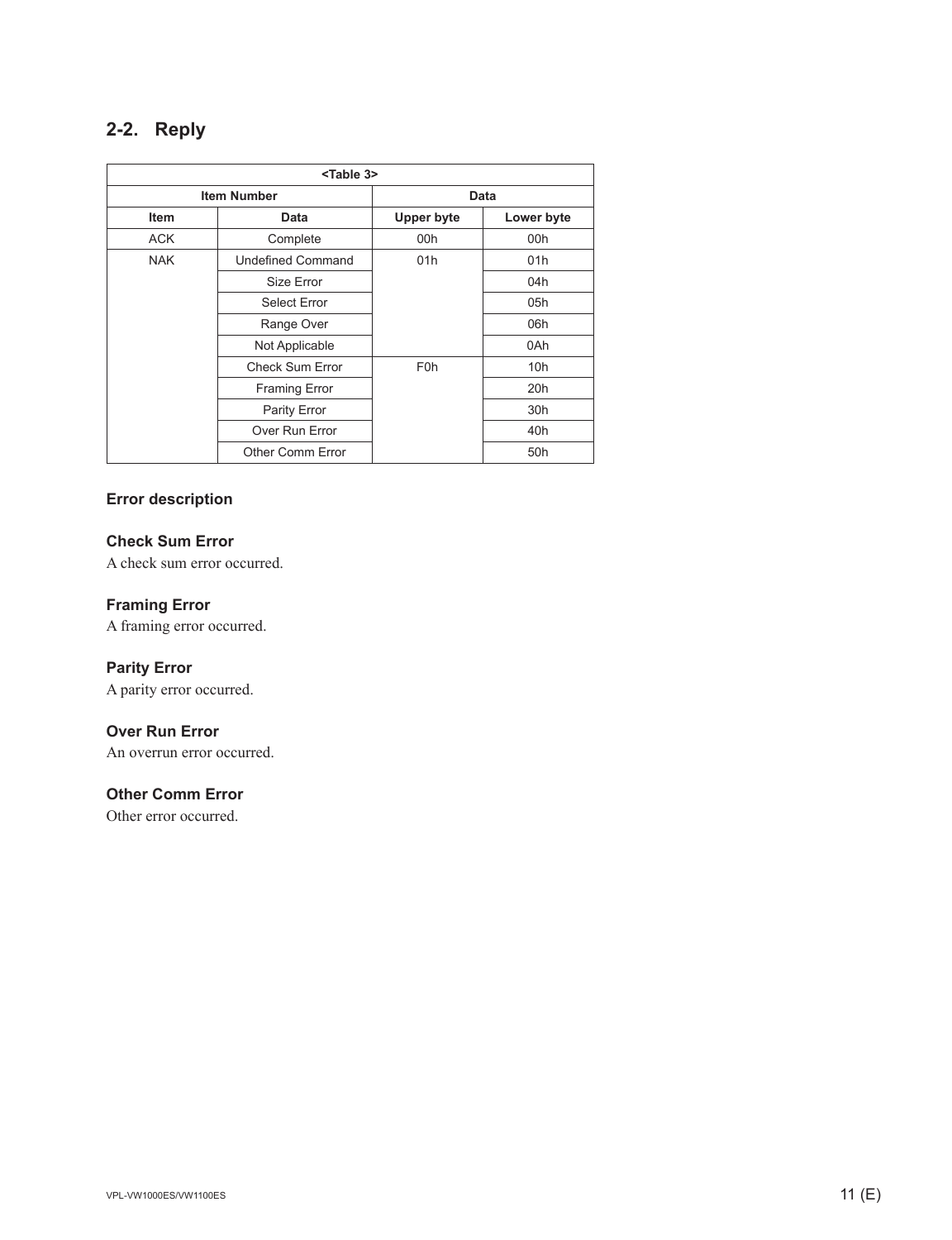### **3. RS-232C**

### **3-1. Connection**

Communication is enabled by the use of a D-Sub 9 Pin cross (reverse) cable. The pin assignment of D-Sub 9 Pin and D-Sub 25 Pin is as follows.

| D-Sub 9 Pin    | D-Sub 25 Pin |            | <b>Name</b>                                          |
|----------------|--------------|------------|------------------------------------------------------|
| $Shell = FG$   |              | FG         | Grounding for safety protection or cable shield      |
| 3              | 2            | <b>TxD</b> | <b>Transmission data</b>                             |
| $\overline{2}$ | 3            | <b>RxD</b> | Reception data                                       |
| 7              | 4            | <b>RTS</b> | <b>Transmission request</b>                          |
| 8              | 5            | <b>CTS</b> | Transmission permission                              |
| 6              | 6            | <b>DSR</b> | Data set ready                                       |
| 5              |              | SG         | GND for signal                                       |
|                | 8            | <b>DCD</b> | Data channel signal carrier detection                |
| 4              | 20           | <b>DTR</b> | Data terminal ready                                  |
| 9              | 22           | RI         | Calling display (Presence/absence of calling signal) |

Pin numbers not indicated as D-Sub 25 Pin are not used. Assured cable length: 15 m (However, assurance may not be applicable for some cables.)

The software for controlling the projector from a PC is intended for performing transmission and reception for only the TxD and RxD lines.

Therefore the handshake normally performed by RS-232C is not necessary.

### **3-2. Communication Specifi cations**

- . Full duplex communication channels (Flow control not performed.)
- . Start-stop synchronism system
- . Baud rate: 38.4 kbps (bits per second)
- The bit configuration is defined as follows.

1 START Bit + 8 DATA Bits + 1 PARITY Bit + 1 STOP Bit

| ت          | D(  | --<br>-- | n o<br>◡ | D4 | D <sub>5</sub> | D <sub>6</sub> | ъ.   |                     | סר       |
|------------|-----|----------|----------|----|----------------|----------------|------|---------------------|----------|
| <b>BIT</b> | ں∪∟ |          |          |    |                |                | (MSB | $\sqrt{2}$<br>(⊢V⊢N | в١<br>-- |

EVEN Parity .................. Total number of "1"s from D0 to D7 is an even number.  $\Rightarrow 0$ ................ Total number of "1"s from D0 to D7 is an odd number. 8 1

 $\overline{a}$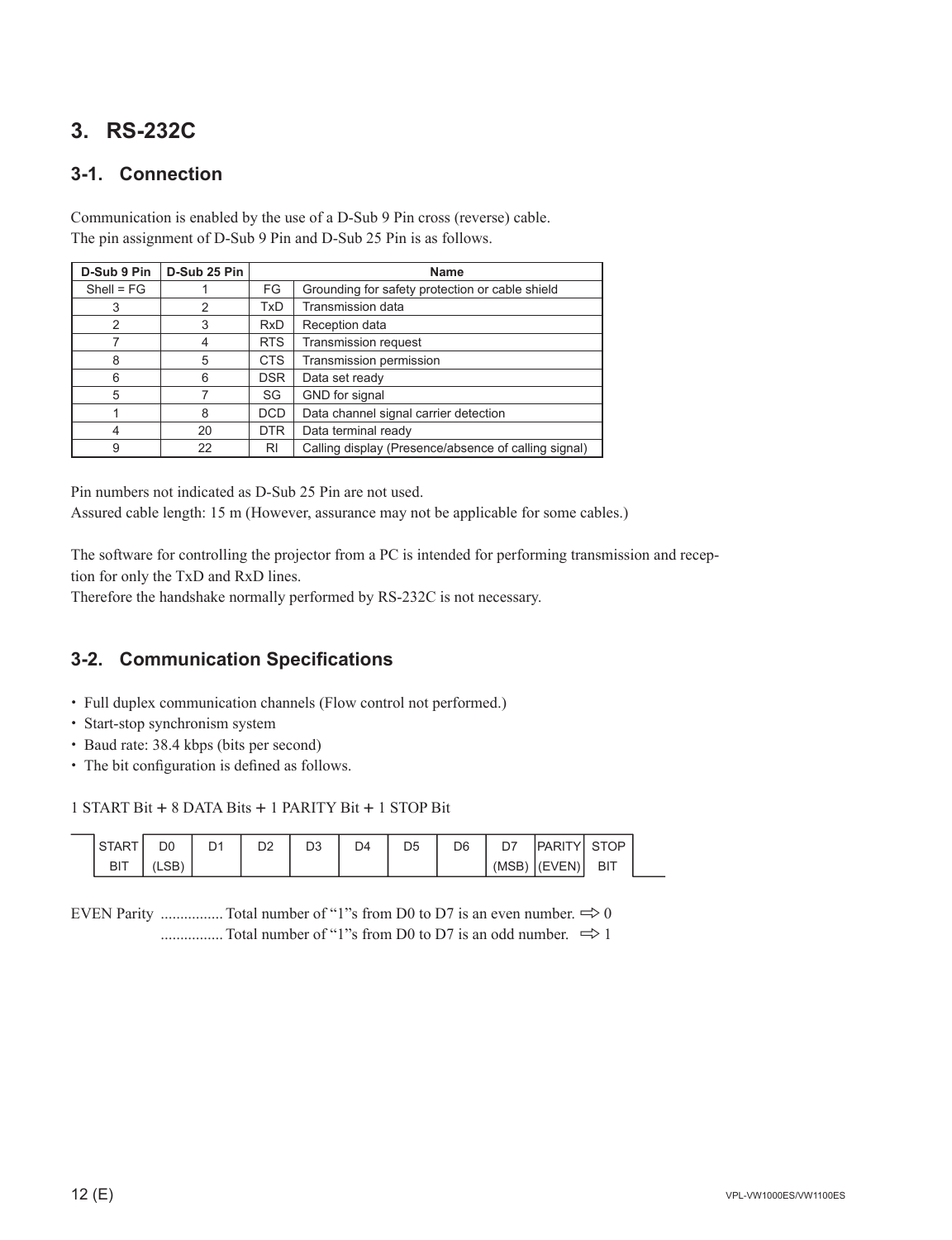#### **3-3. Communication Procedure**

#### **3-3-1. Outline of Communication**

All communication between CONTROLLER (PC, etc.) and DEVICE (PROJECTOR) is performed by the command block format. Communication is started by the issue of a command at CONTROLLER and ended when the return data is sent to CONTROLLER after DEVICE receives the command. CONTROLLER is prohibited from sending several commands at one time. This means that after CON-TROLLER sends one command, it cannot send other commands until DEVICE returns the return data. DEVICE sends the return data after processing the command. The time from when CONTROLLER sends the command until the return data is returned differs according to the contents of the command.

#### $\vert$  Note  $\vert$

When Sircs Direct Command is sent, return data is not sent.

### **3-4. Communication Rules**

- . When sending a command from CONTROLLER (PC, etc.), the return data from DEVICE (PROJEC-TOR) should be received first before sending the next command. Even if the next command is sent before receiving the return data, since DEVICE will not be able to receive that command, it does not return a response to CONTROLLER. Consequently, no error code is also sent. For detail of the waiting times for DEVICE to return the return data after CONTROLLER sends the command, refer to the section 3-5.
- . When a communication error occurs, DEVICE ignores the data received until now, and set into the reception standby state.
- $\cdot$  For undefined commands or commands determined as invalid by DEVICE, DEVICE will send the "NAK" return data to CONTROLLER .
- . Take note that when data is written when the input signal of DEVICE is unstable, that data (value) will not be incorporated.
- When INDEX specified SIRCS direct command is transmitted, leave an interval of 45 msec until the next transmission. (Do not return the return data (ACK, NAK) when the SIRCS direct command is received.)

#### **3-5. Approximate Return Waiting Times**

The await-return time is approx. 30 to 5100 msec.

#### $\vert$  Note  $\vert$

This is the case, unless the communications are interfered anyway.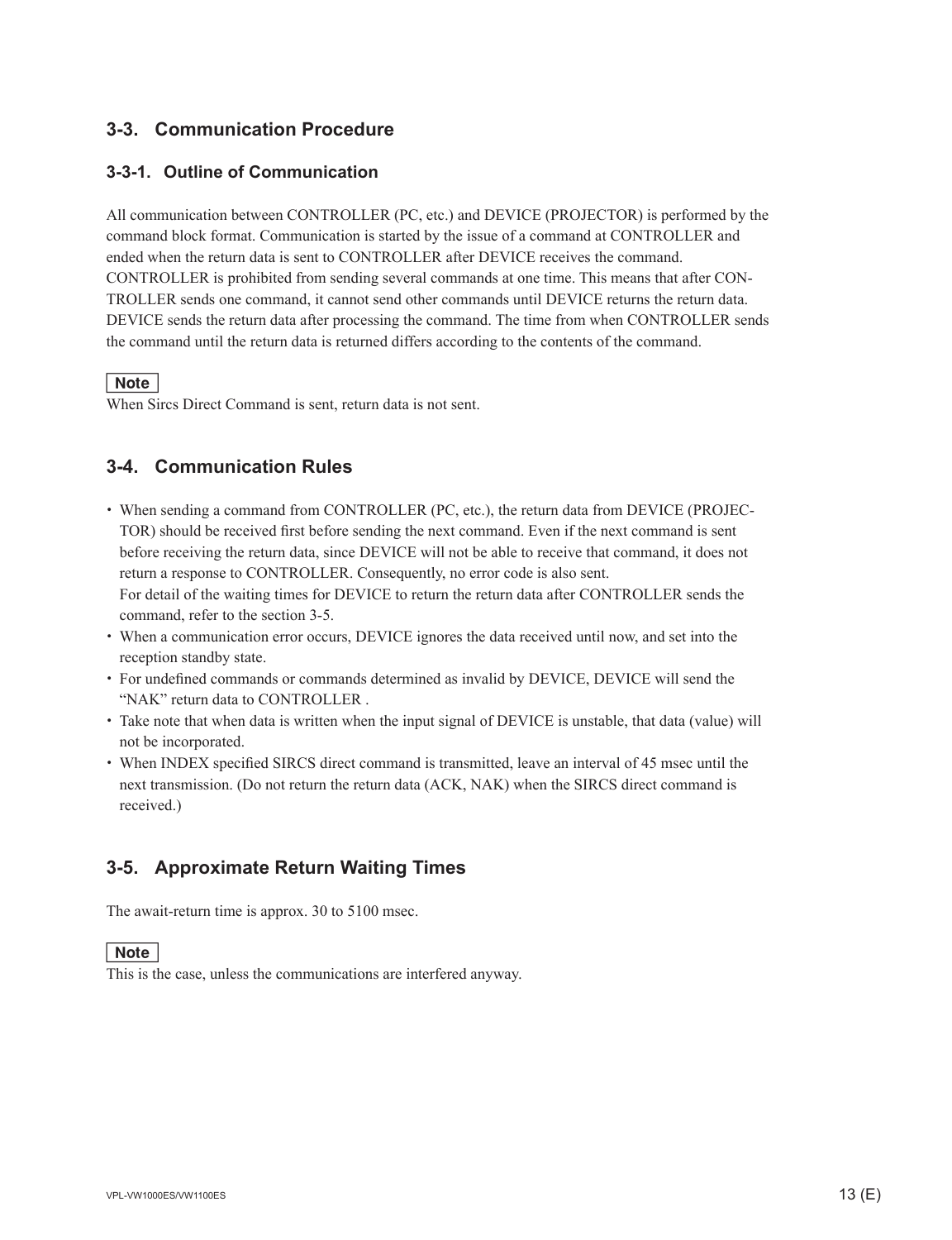### **3-6. Command Block Format**

The block format of Simplified Command for RS-232C as shown in the Fig. 1-1. In this section, the block format for Simplified Command is provided.

#### **3-6-1. Simplifi ed Command**

#### **[Send]**

The block format for sending request is shown below.

| B <sub>0</sub> | START CODE         | [ABh]                                                                               |
|----------------|--------------------|-------------------------------------------------------------------------------------|
| <b>B1</b>      | <b>ITEM NUMBER</b> | Put the item number.                                                                |
| <b>B2</b>      |                    | Refer to the item list in the sections 2-1-1 and 2-1-2.                             |
| B <sub>3</sub> | <b>TYPE</b>        | SET: 00h (Set data)<br>GET: 01h (Get data)                                          |
| <b>B4</b>      | <b>DATA</b>        | SET: Put the Data value described in the item list in the sections 2-1-1 and 2-1-2. |
| B <sub>5</sub> |                    | GET: Unused. Set Dummy data [00h, 00h]                                              |
| B <sub>6</sub> | <b>CHECK SUM*1</b> | Check Sum                                                                           |
| <b>B7</b>      | END CODE           | [9Ah]                                                                               |

#### **[Receive (without data)]**

The block format for response which includes no return data is shown below. Response is always sent by PROJECTOR.

| B <sub>0</sub> | START CODE              |
|----------------|-------------------------|
| <b>B1</b>      | ACK / NAK               |
| <b>B2</b>      |                         |
| B <sub>3</sub> | <b>TYPE</b>             |
| <b>B4</b>      |                         |
| <b>B5</b>      | DUMMY DATA              |
| B <sub>6</sub> | CHECK SUM <sup>*1</sup> |
| B7             | <b>END CODE</b>         |

[A9h] Refer to the reply definition table in the section 2-2. [03h] This data does not mean any senses. Dummy Data [00h, 00h] is stored. Check Sum [9Ah]

#### **[Receive (with data)]**

The block format for response which includes return data is shown below. Response is always sent by PROJECTOR.

| B <sub>0</sub> | START CODE              |
|----------------|-------------------------|
| <b>B1</b>      | <b>ITEM NUMBER</b>      |
| <b>B2</b>      |                         |
| B <sub>3</sub> | <b>TYPE</b>             |
| <b>B4</b>      | <b>DATA</b>             |
| B <sub>5</sub> |                         |
| B <sub>6</sub> | CHECK SUM <sup>*1</sup> |
| <b>B7</b>      | <b>END CODE</b>         |

Check Sum [9Ah] [A9h] Refer to the item list in the sections 2-1-1 and 2-1-2. [02h] Express data to be Reply data Data value described in the item list in the sections 2-1-1 and 2-1-2.

\*1: CHECK SUM: B1 to B5 are calculated by OR. Refer to the example below.

|        | <example calculation="" of=""></example> |      |        |      |      |
|--------|------------------------------------------|------|--------|------|------|
| 0xA9   | 1010                                     | 1001 | 0xA9   | 1010 | 1001 |
| 0xA9   | 1010                                     | 1001 | 0x9A   | 1001 | 1010 |
| Answer | 1010                                     | 1001 | Answer | 1011 | 1011 |
|        |                                          | 0xA9 |        |      | 0xBB |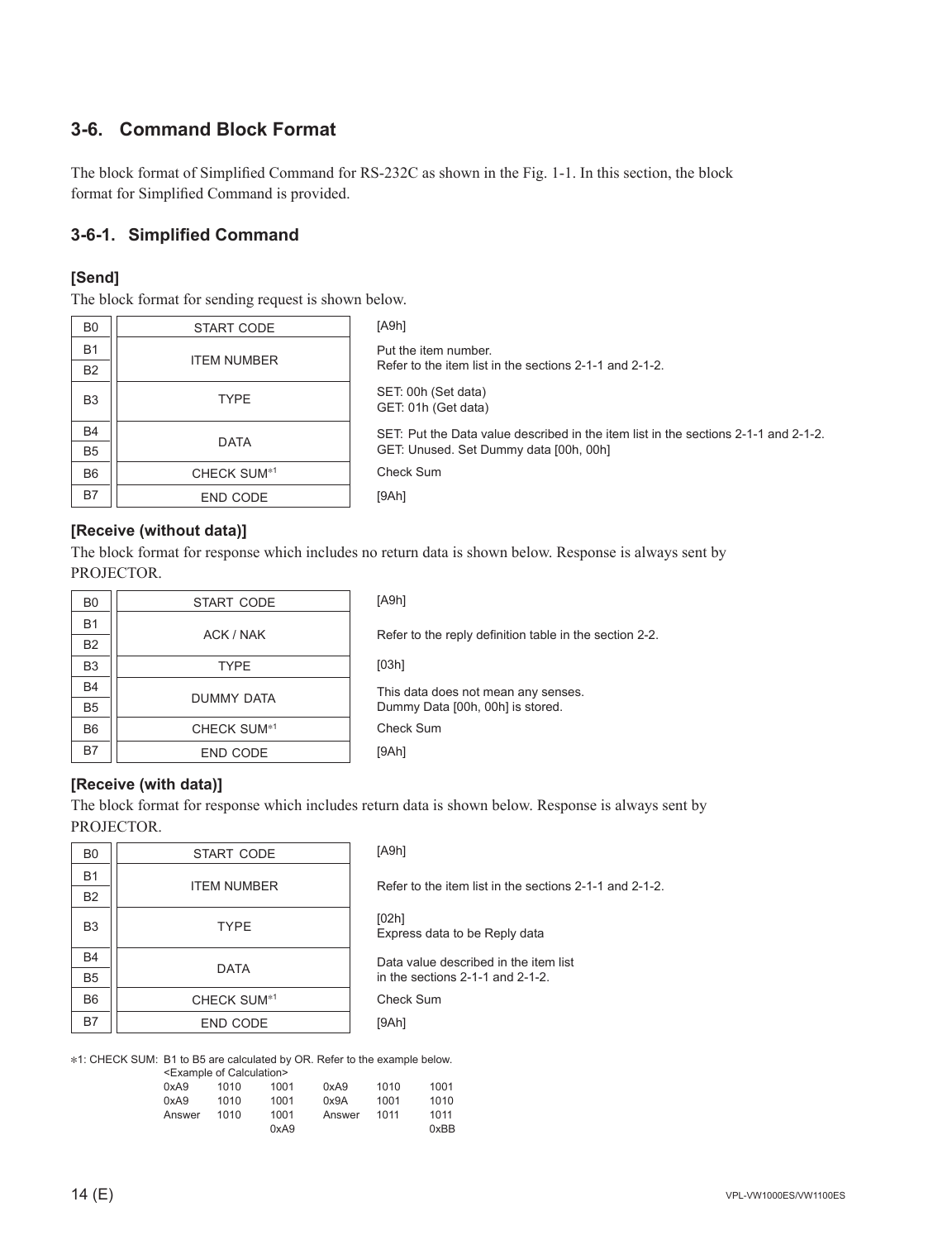#### **3-7. Packet Examples**

#### **3-7-1. Change "ASPECT" to "1.85:1 Zoom"**

 $START CODE = A9h$ ITEM NUMBER = 0020h (ASPECT)  $SET/GET = 00h (SET)$ DATA = 000Ch (1.85:1 Zoom) CHECK SUM = 23h  $END$  CODE = 9Ah

You will receive the packet below if the process is successfully completed.

START CODE = A9h  $ACK/NAK = 0000h (Complete)$  $ACK = 03h$ DUMMY DATA = 0000h  $CHECK$  SUM =  $0<sup>Ch</sup>$ END CODE = 9Ah

There's another way to realize the same purpose. There is "ASPECT" key on the infrared remote controller. By using this key, aspect can be changed. Issue the Infrared Remote Command for this key several times to set aspect "1.85:1 Zoom". Packet format will make as follows. Refer to the Table 2-8 for AS-PECT.

 $START CODE = A9h$ ITEM NUMBER = 196Eh (ASPECT)  $SET/GET = 00h (SET)$  $DATA = 0000h$ CHECK SUM = 7Fh END CODE = 9Ah

#### **3-8. AMX Device Discovery**

This model is equipped with the protocol that conforms to the Device Discovery stipulated by AMX. Contact AMX for details about the Device Discovery.

#### $\boxed{\text{Tip}}$

AMX is a trademark of AMX Corporation.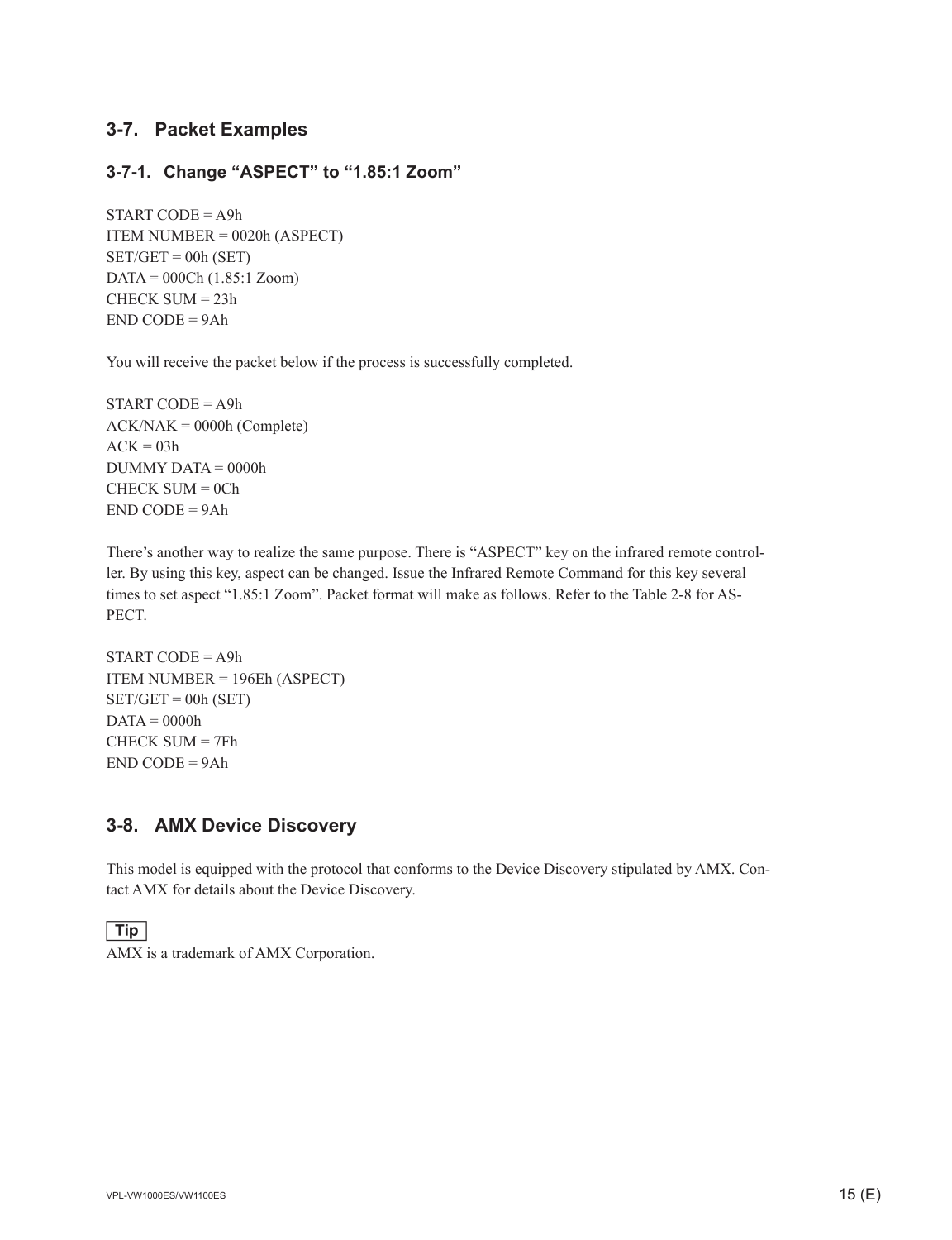### **4. Ethernet**

#### **4-1. Service**

#### **4-1-1. Advertisement**

The advertisement service is provided to facilitate development of a PC application that can automatically detect a projector on the network. This function is achieved by broadcasting the equipment information periodically to the network.

This protocol is set to ON by default.

#### **[Information]**

The equipment information shown below is transmitted as the broadcast packet periodically (at certain intervals).

| <b>Information</b>       | <b>Description</b>                     |
|--------------------------|----------------------------------------|
| Category                 | Category of the equipment              |
| Equipment name           | Name of the equipment                  |
| Serial number            | Serial number of the equipment         |
| Installation information | Installation location of the equipment |
| Community                | Community name of the equipment        |
| Power status             | Power status of the equipment          |

**Notes**<br>• The category of projector is 0Ah.

. The power status sets FFFFh if communication error occurs.

#### **[Protocol]**

The SDAP protocol is defined in order to provide this service.

| Item               | <b>Description</b>                              |
|--------------------|-------------------------------------------------|
| Protocol name      | SDAP (Simple Display Advertisement Protocol)    |
| Transport          | UDP                                             |
| Port number        | 53862 (Factory-shipments value)                 |
| Broadcast interval | Once every 30 seconds (Factory-shipments value) |

#### **[Setup Items]**

The items that can be set for the advertisement service are described below.

| <b>Setup items</b>       | <b>Description</b>             |
|--------------------------|--------------------------------|
| Port No.                 | Port number                    |
| Interval                 | Broadcast interval             |
| <b>Broadcast Address</b> | Adding the transmission place. |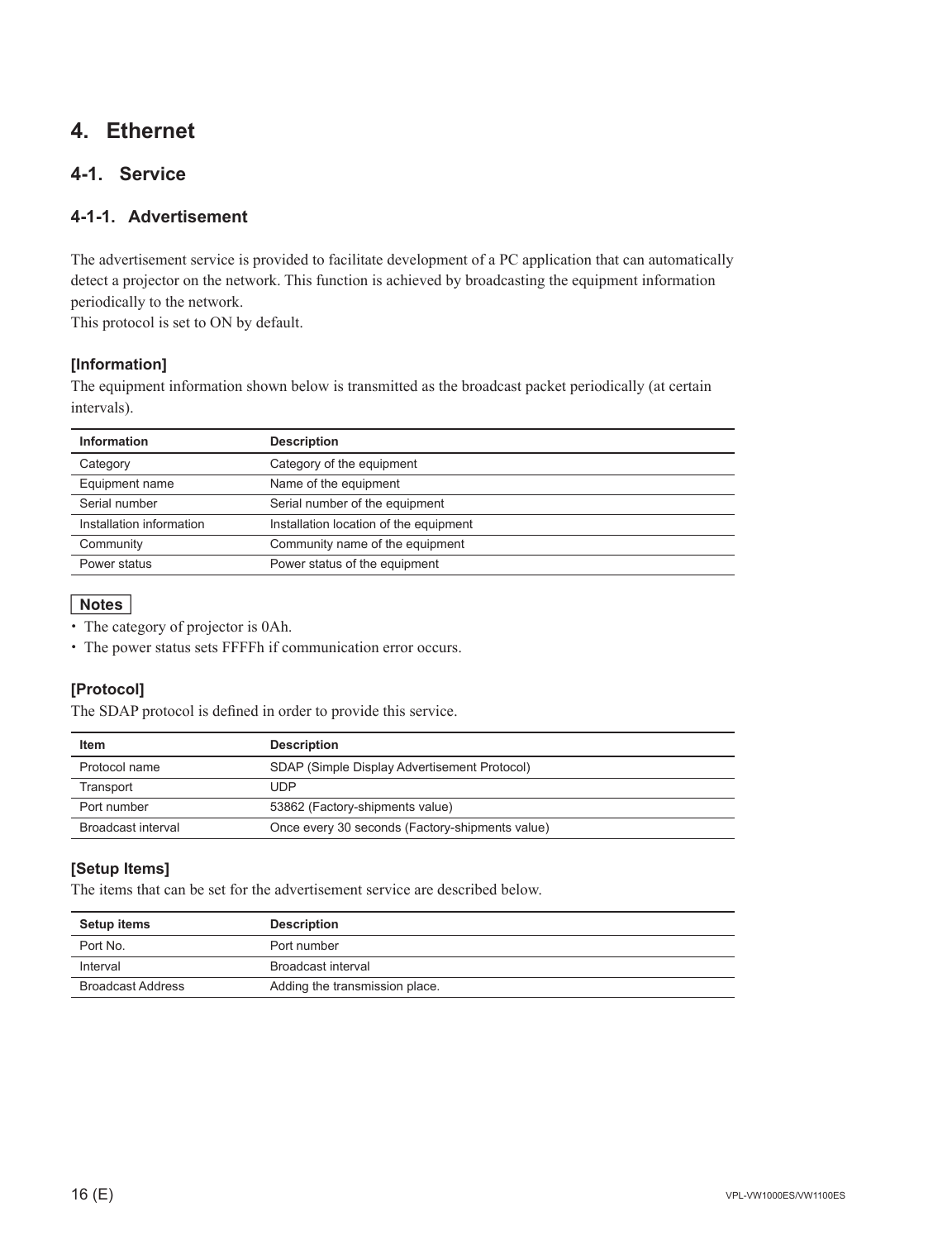### **4-1-2. PJ Talk**

By using PJ Talk, it is possible to communicate with PROJECTOR over Ethernet network. Both of set and get method are provided.

This protocol is set to ON by default.

#### **[Protocol]**

| Item                   | <b>Description</b>                     |
|------------------------|----------------------------------------|
| Protocol name          | SDCP (Simple Display Control Protocol) |
| Transport              | TCP                                    |
| Port number            | 53484 (Factory-shipments value)        |
| TCP connection timeout | 30 seconds (Factory-shipments value)   |

#### **[Setup Items]**

| Setup item          | <b>Description</b>          |
|---------------------|-----------------------------|
| Port No.            | Port number                 |
| Timeout             | TCP connection timeout time |
| <b>Host Address</b> | Address of connectable PC   |
| Community           | Header community            |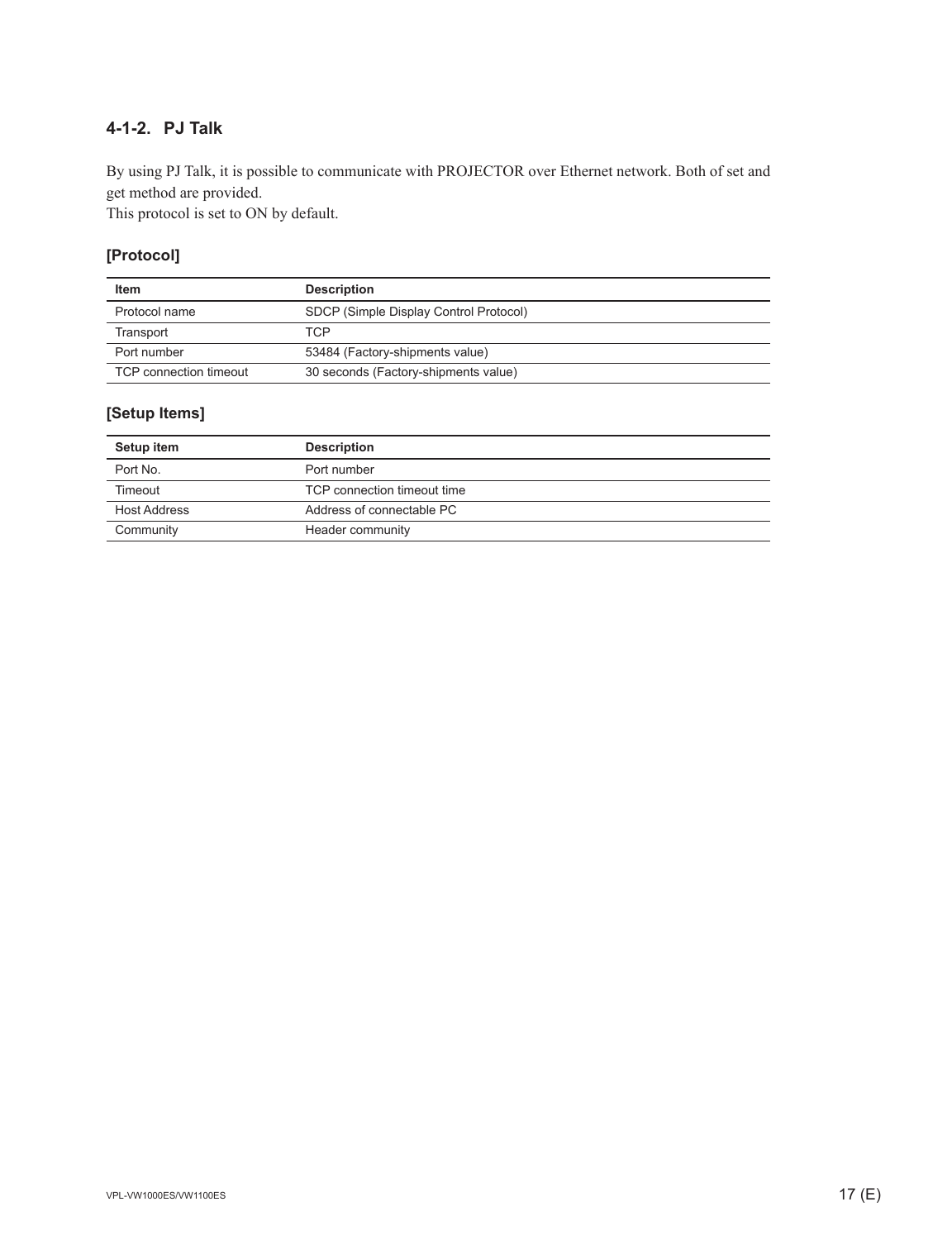### **4-2. Communication Procedure**

Communication sequence is shown below. SDCP commands must be issued by CONTROLLER and PROJECTOR responses to it. On the other hand, SDAP commands are sent by PROJECTOR and have no response from CONTROLLER.



**Fig. 4-1 Command Sequence**

It is prohibited that CONTROLLER send another command before receiving the response to the previous command. Since PROJECTOR executes the command before sending the return data, CONTROLLER must wait a while before receiving the response. The waiting time depends on not only the commands but also network traffic.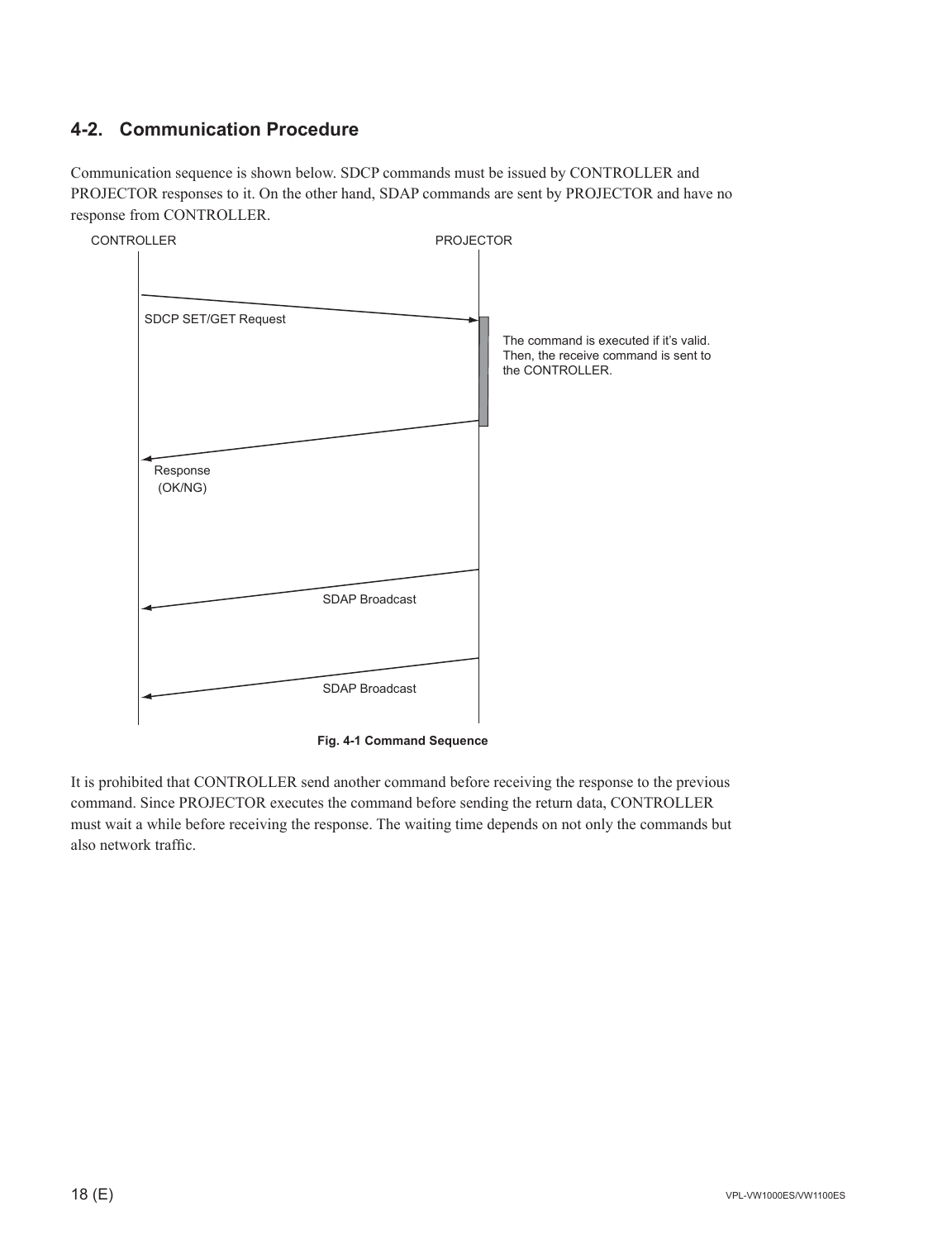#### **4-3. Protocols**

#### **4-3-1. SDAP**

This section describes the SDAP packet structure. The number in the brackets shows byte.

| <b>IHEADEF</b><br>11T/1<br><br>(4)<br>$\overline{a}$<br>$\Lambda$ | <b>NAME</b><br>)DI ICT<br>DD<br>$\overline{a}$<br>$-$ | InrightF<br>™UWER⊫.<br><sup>1</sup> SERIAL NO.<br><b>STATUS</b><br>$\cdots$<br>14<br>(2) | TION.<br>(24) |  |
|-------------------------------------------------------------------|-------------------------------------------------------|------------------------------------------------------------------------------------------|---------------|--|
|                                                                   |                                                       |                                                                                          |               |  |

#### **Fig.4-2 Packet structure**

#### 1. Header

The header consists of ID (2 bytes), version (1 byte) and category (1 byte).

| 4441h (2)       | <b>VERSION (1)</b> | CATEGORY (1) |  |  |
|-----------------|--------------------|--------------|--|--|
| Fig. 4-3 HEADER |                    |              |  |  |

#### **ID**

It is fixed to  $"4441h"$ .

#### **VERSION**

This indicates the version number of protocol. It is fixed to 01h (version 1).

#### **CATEGORY**

Category number 0Ah of the projector is entered here.

2. COMMUNITY (Refer to 3. of the section 4-3-2.) The community that is set in the display equipment is entered.

#### COMMUNITY (4)

#### **Fig. 4-4 COMMUNITY**

3. Equipment Information

#### **PRODUCT NAME**

Name of equipment (Maximum twelve characters) In case, less than twelve characters, 00h is entered in the blank space.

#### **SERIAL NO.**

Serial number is entered.

#### **POWER STATUS**

Power supply status of the equipment is entered.

#### **LOCATION**

Information of installation location (Maximum twenty four characters) In case, less than twenty four characters, 00h is entered in the blank space.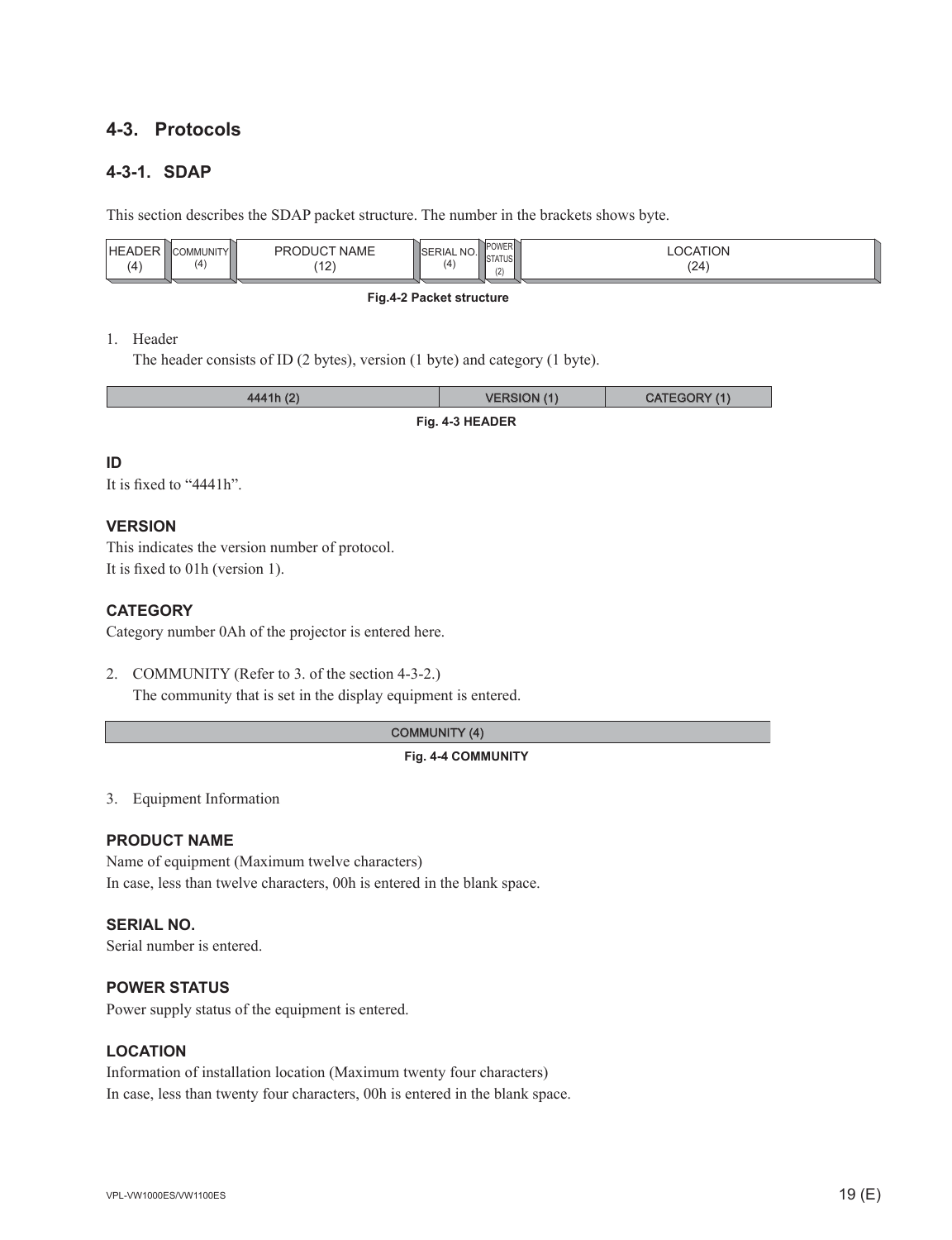#### **4-3-2. SDCP**

#### **1. Packet Structure**

The Fig. 4-5 shows SDCP packet format. The number in the brackets shows byte. The statement for each field is described bellow.



**Fig. 4-5 SDCP Packet Structure**

#### **2. HEADER Field**

The HEADER field consists of VERSION and CATEGORY sub field shown below. The length of each sub field is 1 byte.



**Fig. 4-6 HEADER Field**

(1) VERSION sub field

This is a fixed value of 02h, which means "version2".

(2) CATEGORY sub field

 Category number 0Ah of the projector is entered here. Projector checks the category number. If a different category number is entered, the request is ignored.

#### **3. COMMUNITY Field**

When the community data matches the community that is set in the display equipment, the request is executed. COMMUNITY field should consist of four alphanumeric characters (case sensitive). All display equipment has the default value "SONY" when shipped at the factory.

#### $\vert$  Note  $\vert$

COMMUNITY field should be filled with four characters. Three characters or less are not allowed.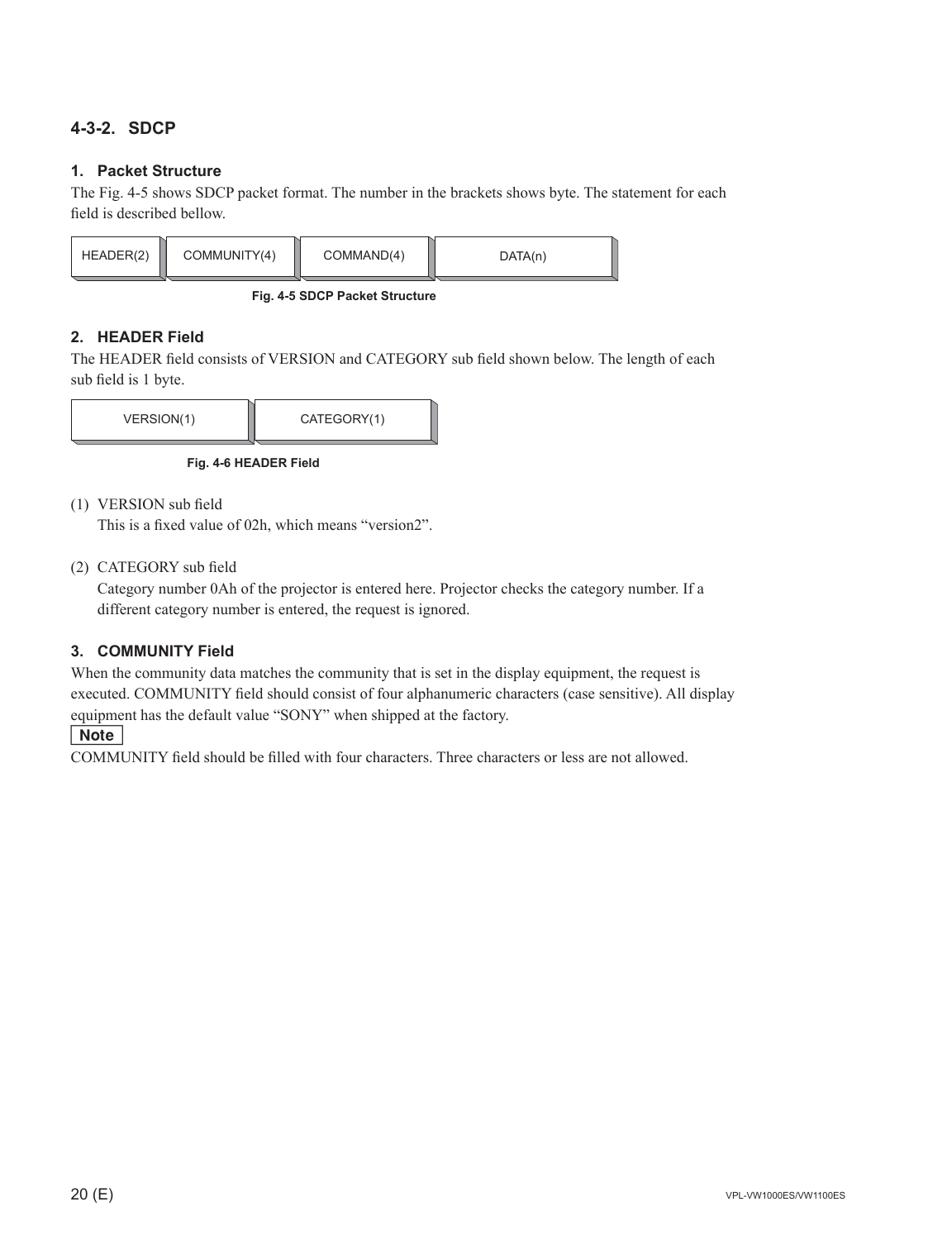#### **4. COMMAND Field**

There are 2 types of COMMAND field, which are REQUEST and RESPONSE. REQUEST command is sent to the PROJECTOR from CONTROLLER. On the other hand, RESPONSE command is sent by PROJECTOR as a response to the REQUEST command.

#### **(1) REQUEST Command**

COMMAND filed for REQUEST has 3 sub fields shown as follows.

| REQUEST(1)                         | ITEM NO(2) | DATA LENGTH(1) |  |  |
|------------------------------------|------------|----------------|--|--|
| Fig. 4-7 COMMAND Filed for REQUEST |            |                |  |  |

#### 1) REQUEST sub field

 There are only two types of request. One is the GET request to acquire the projector information and status. The other is the SET request to modify the projector setup.

- SET (00h) Used to control turning the power on/off and to control the input selector, and to change the various setups.
- GET (01h) Used to acquire the installation information, equipment status and various setup values.

### 2) ITEM NO sub field

Refer to 6. of the section 4-3-2.

#### 3) DATA LENGTH sub field

This sub field shows the length in byte of the DATA field in the SDCP packet. The maximum data length is 128 bytes. If there is no data to be sent, its value should be 0h.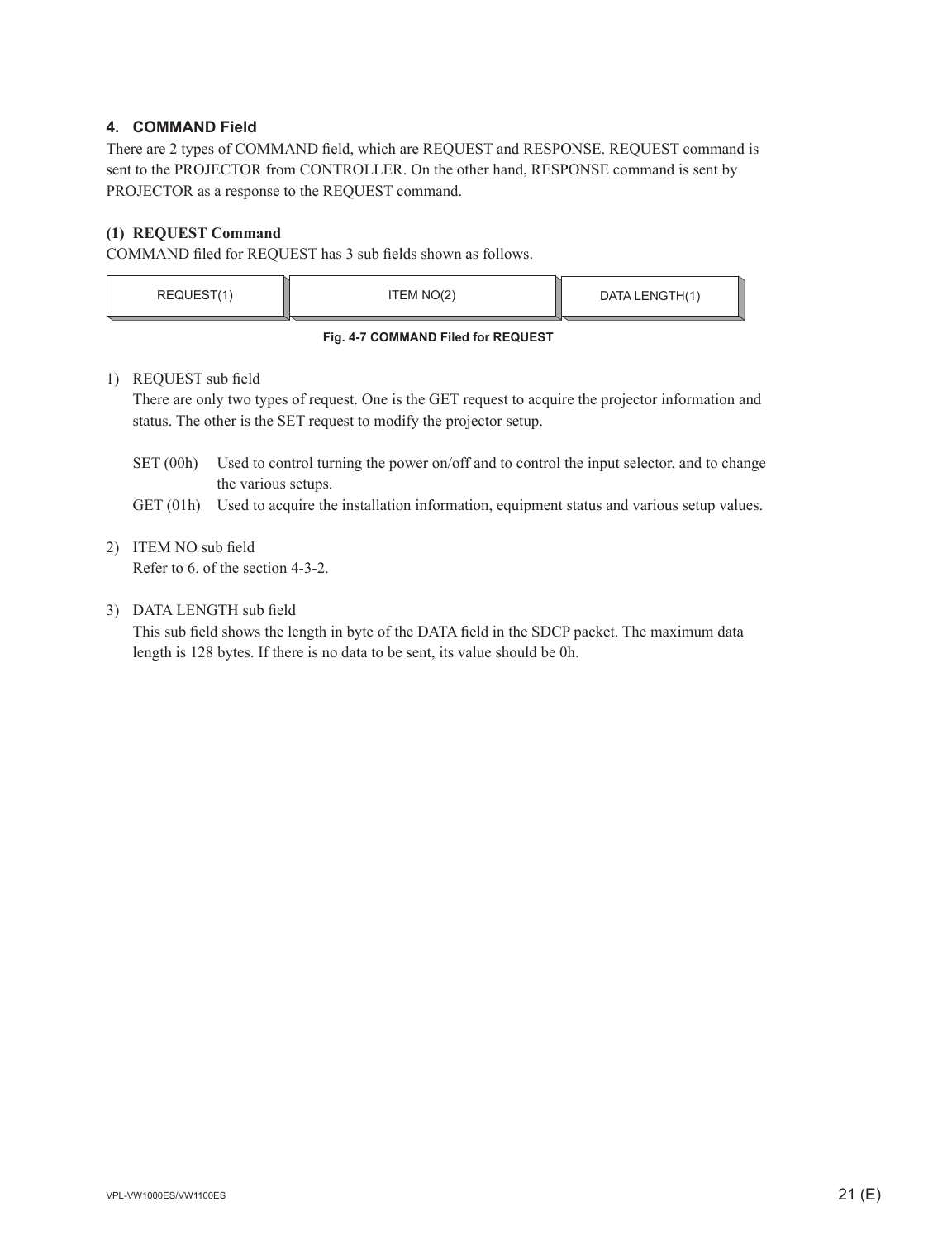#### **(2) RESPONSE Command**

COMMAND field for RESPONSE has 3 sub fields shown as follows.

| RESPONSE(1) | TEM NO(2) | DATA LENGTH(1) |
|-------------|-----------|----------------|
|             |           |                |

**Fig. 4-8 COMMAND Filed for RESPONSE**

1) RESPONSE sub field

The response returns the result of the request.

OK (01h) Indicates that the request was executed correctly.

NG (00h) Indicates that the request is illegal or cannot be executed.

(1-1) OK Response

For SET Request, the packet format will be as follows.

| ገKበ1h1 | TEM NO(2) | DATA LENGTH[00h] |
|--------|-----------|------------------|
|        |           |                  |

If the response for SET Request is OK, DATA field should be 00h. Therefore, DATA LENGTH field should be 00h as well.

For Get Request, the packet format will be as follows.

| OK[01h] | ITEM NO(2) | DATA LENGTH(2) |  |
|---------|------------|----------------|--|
|         |            |                |  |

If the response for GET Request is OK, the DATA field which follows the DATA LENGTH field should be filled with returned data.

(1-2) NG Response

For SET/GET Request

| 2100h | TEM NO(2) | DATA LENGTH(2) |
|-------|-----------|----------------|
|       |           |                |

If the response for SET/GET Request is no good, DATA field which follows the DATA LENGTH field should be filed with "ERROR CODE". "ERROR CODE" are defined in 7. of the section 4-3-2.

#### 2) ITEM NO sub field

Refer to 6. of the section 4-3-2.

#### 3) DATA LENGTH sub field

This sub field shows the length in byte of the DATA field in the SDCP packet. The maximum data length is 128 bytes. If there is no data to be sent, its value should be 0h.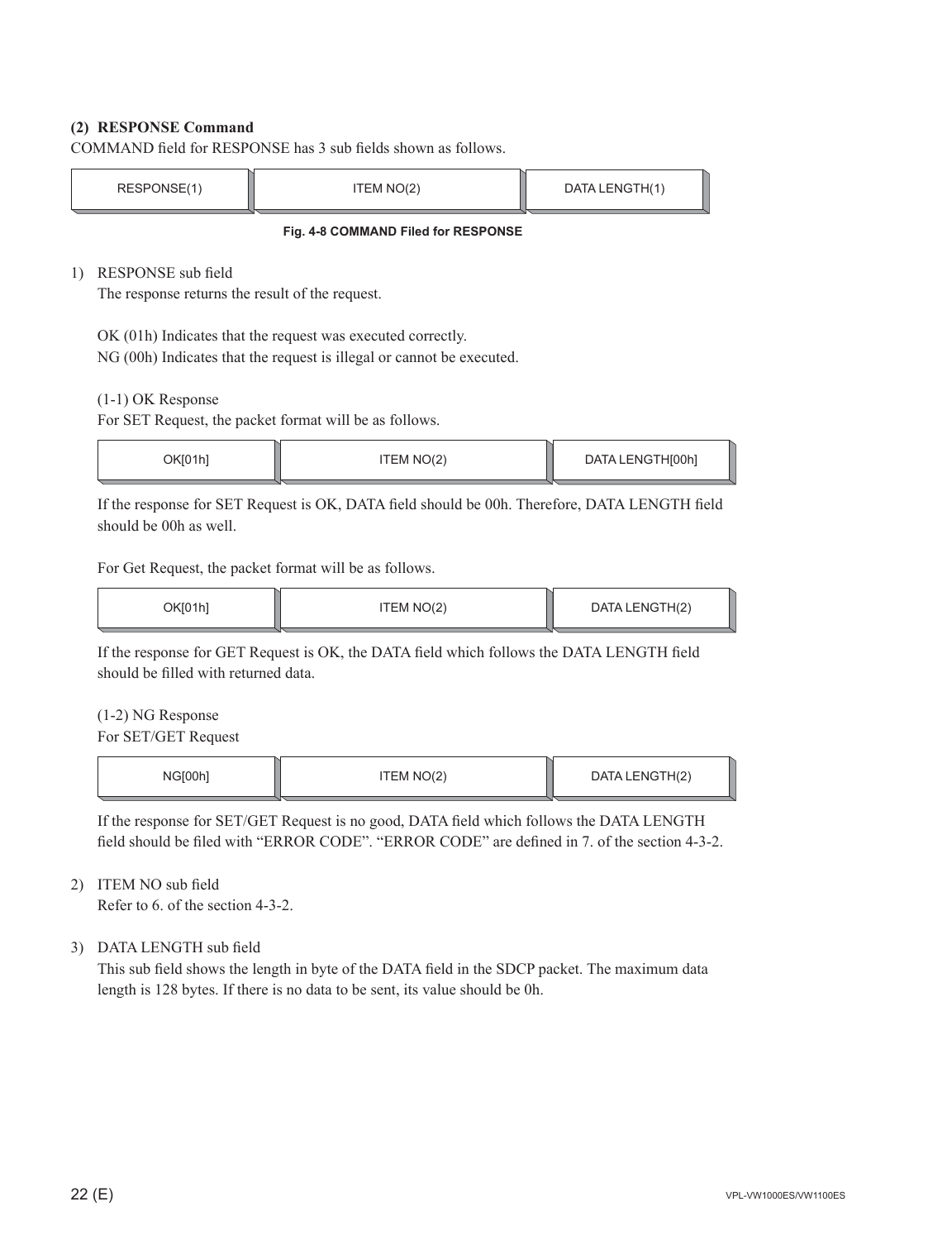#### **5. DATA Field**

The content to be filled in this field depends on the COMMAND field. For SET Request commands, appropriate DATA value accompanied with ITEM NO should be chosen. ITEM NO (item number) and its data is shown in the section 2-1-1.

For the GET REQUEST and OK RESPONSE, this field should not be provided. In that case, DATA LENGTH should be 0h.

#### **6. Items**

ITEM NO sub field has 2 bytes long. Some of the value for ITEM NO (item number) are defined in the section 2-1-1 as a part of the Sub Command.

| <b>ITEM NO</b>   | <b>Remarks</b>                                                                                                                                                                                                                                                                                     | <b>SET</b> | <b>GET</b> |
|------------------|----------------------------------------------------------------------------------------------------------------------------------------------------------------------------------------------------------------------------------------------------------------------------------------------------|------------|------------|
| $0000h - 00FFh$  | Item Numbers are defined in the section 2-1-1.<br>Use the value of <table2> (Data) for DATA Field.</table2>                                                                                                                                                                                        | Ο          | ∩          |
| $0100h - 01FFh$  | Item Numbers are defined in the section 2-1-1.<br>Use the value of <table2> (Data) for DATA Field.</table2>                                                                                                                                                                                        | ∩          | ∩          |
| 1700h - 17FFh    | Item Numbers are defined in the section 2-1-1.<br>Use the value of <table2> (Data) for DATA Field.</table2>                                                                                                                                                                                        | Ω          |            |
| 1900h - 19FFh    | Item Numbers are defined in the section 2-1-1.<br>Use the value of <table2> (Data) for DATA Field.</table2>                                                                                                                                                                                        | ∩          |            |
| $1B00h - 1BFFh$  | Item Numbers are defined in the section 2-1-1.<br>Use the value of <table2> (Data) for DATA Field.</table2>                                                                                                                                                                                        | ∩          |            |
| 7000h - 7001h    | This is the RS-232C encapsulation mode. "Simple Command" can be encap-<br>sulated in the DATA field.<br>For the packet format of the command, refer to the section 3-6-1.<br>Use 7000h for the command which the response is expected. Use 7001h for<br>the command which no response is expected. | ∩          |            |
| $8000h - 80FFh$  | For acquiring equipment information. Refer to the (1).                                                                                                                                                                                                                                             |            | $\bigcap$  |
| $9000h - 90$ FFh | For acquiring the network setup information. Refer to the (2).                                                                                                                                                                                                                                     |            | ∩          |

#### **Table 4-1 ITEM List For SDCP**

#### **[SDCP Specifi c Command]**

(1) Acquire Equipment Information

This is for acquiring information of PROJECTOR. While the higher byte is fixed as 80h shown in the table above, the lower byte is defined as follows.

| Lower byte | <b>Contents</b>       | <b>SET</b> | <b>GET</b> |
|------------|-----------------------|------------|------------|
| 00h        | Category Code         |            |            |
| 01h        | Model name            |            |            |
| 02h        | Serial number         |            |            |
| 03h        | Installation location |            |            |

#### **0x8000 Category code**

1 byte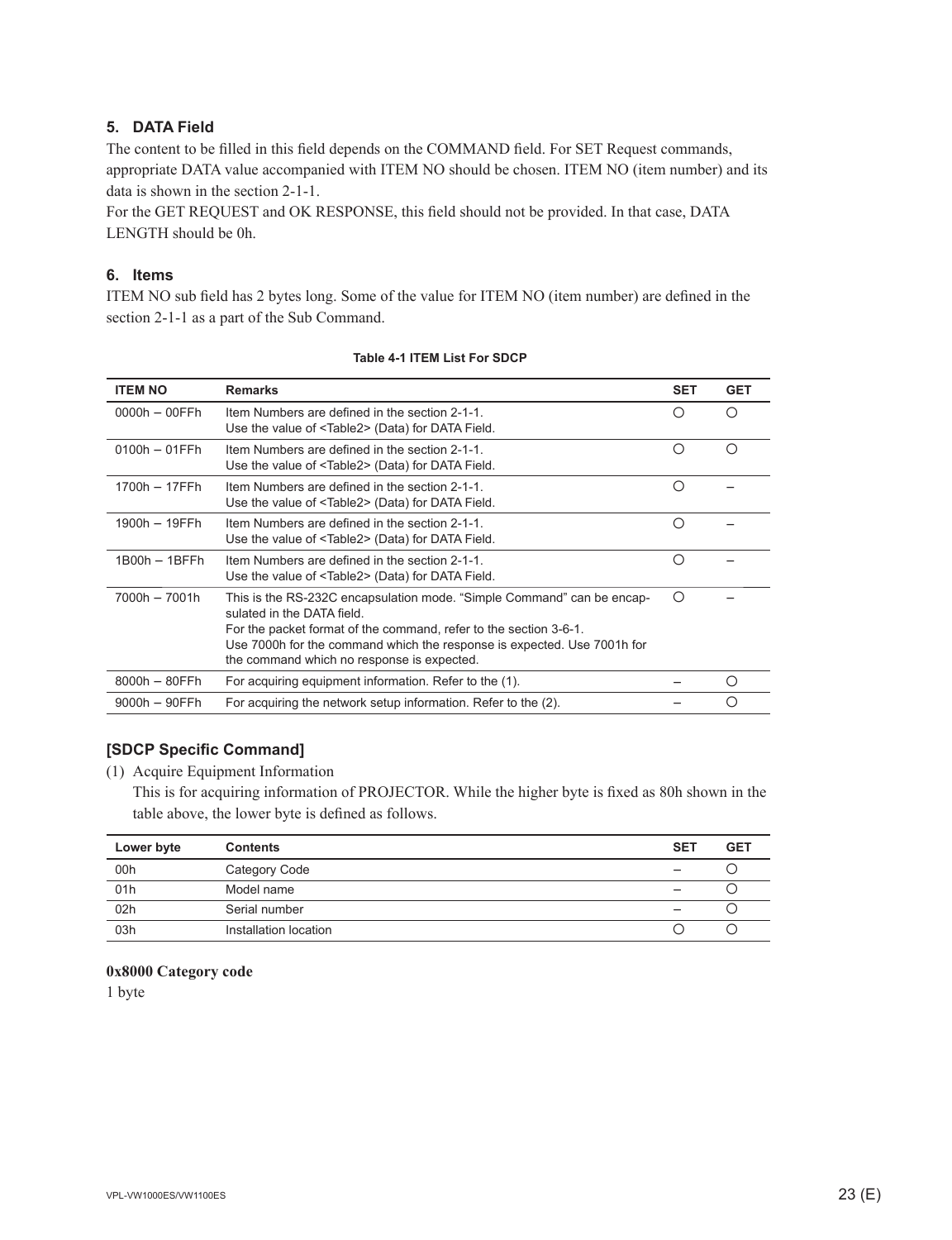#### **0x8001 Model name**

Alphanumeric 12 characters

If the number of characters is less than 12, the remaining digits are filled with 00h.

#### **0x8002 Serial number**

4 bytes

#### Note

The serial number is in the range of 00000000 to 99999999.

#### **0x8003 Installation location**

Alphanumeric 24 characters

If the number of characters is less than 24, the remaining digits are filled with 00h.

#### (2) Acquire Network Setup Information

This is for acquiring network setting of PROJECTOR. While the upper byte is fixed as 90h, the lower byte is defined as follows.

| Lower bytes | <b>Contents</b>    | <b>SET</b> | GET |
|-------------|--------------------|------------|-----|
| 00h         | <b>MAC Address</b> |            |     |
| 01h         | <b>IP Address</b>  |            |     |
| 02h         | Subnet Mask        |            |     |
| 03h         | Default Gateway    |            |     |
| 04h         | <b>DHCP</b>        |            |     |

#### **0x9000 Mac Address**

6 bytes

#### **0x9001 IP Address**

4 bytes

#### **0x9002 Subnet Mask**

4 bytes

#### **0x9003 Default Gateway**

4 bytes

#### **0x9004 DHCP**

1 byte DHCP disable: 0 DHCP enable: 1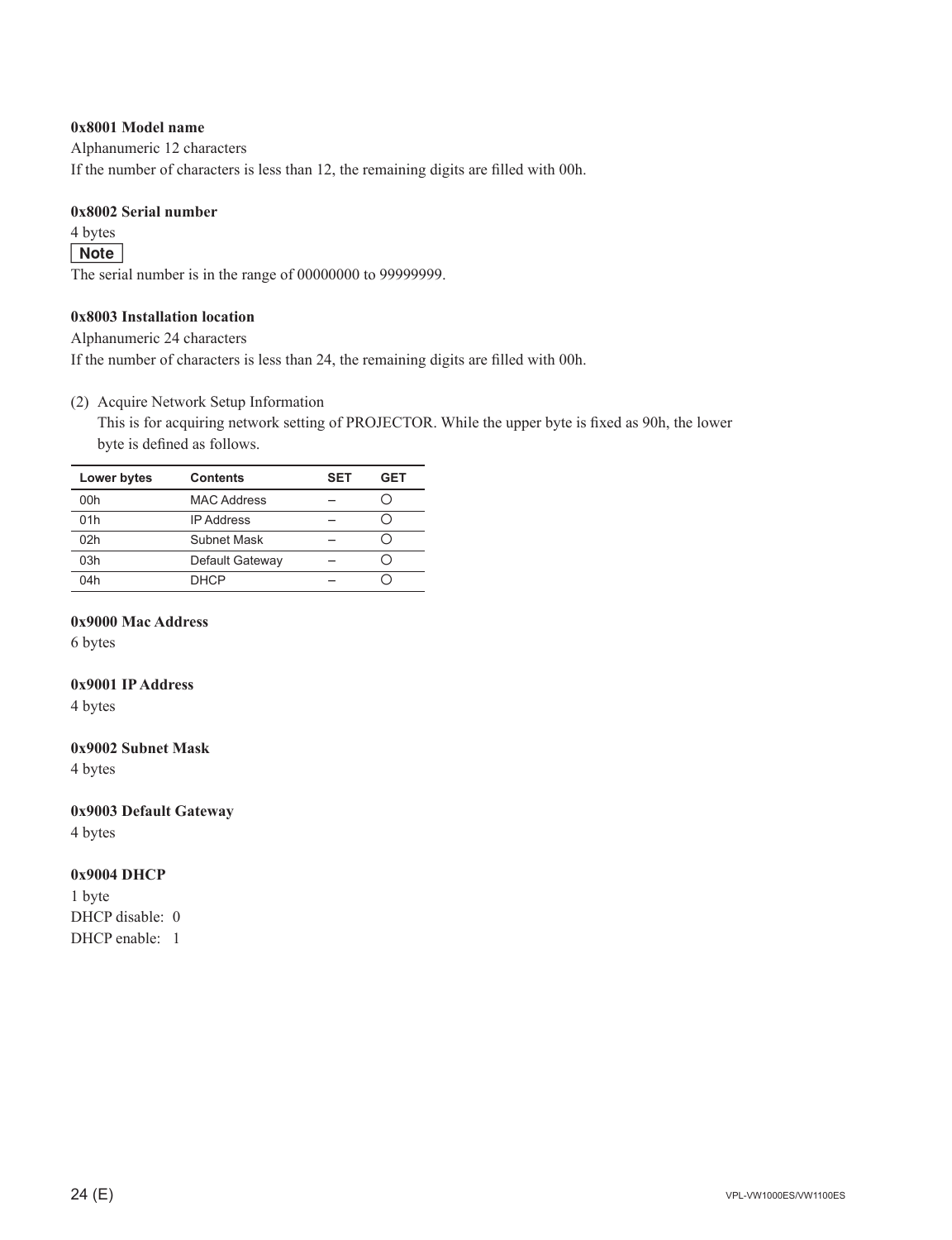### **7. ERROR CODE**

ERROR CODE has 2 bytes long. The table below shows the error code. Each error category is explained as follows.

| Category                | Error                   | <b>Error Code</b> |
|-------------------------|-------------------------|-------------------|
| Item Error (01**h)      | Invalid Item            | 01h               |
|                         | Invalid Item Request    | 02h               |
|                         | Invalid Length          | 03h               |
|                         | <b>Invalid Data</b>     | 04h               |
|                         | <b>Short Data</b>       | 11h               |
|                         | Not Applicable Item     | 80h               |
| Community Error (02**h) | Different Community     | 01h               |
| Request Error (10**h)   | <b>Invalid Version</b>  | 01h               |
|                         | <b>Invalid Category</b> | 02h               |
|                         | <b>Invalid Request</b>  | 03h               |
|                         | Short Header            | 11h               |
|                         | <b>Short Community</b>  | 12h               |
|                         | <b>Short Command</b>    | 13h               |
| Network Error (20**h)   | Timeout                 | 01h               |
| Comm Error (F0**h)      | Timeout                 | 01h               |
|                         | <b>Check Sum Error</b>  | 10h               |
|                         | Framing Error           | 20h               |
|                         | Parity Error            | 30h               |
|                         | Over Run Error          | 40h               |
|                         | Other Comm Error        | 50h               |
|                         | Unknown Response        | F <sub>0</sub> h  |
| NVRAM Error (F1**h)     | <b>Read Error</b>       | 10h               |
|                         | <b>Write Error</b>      | 20h               |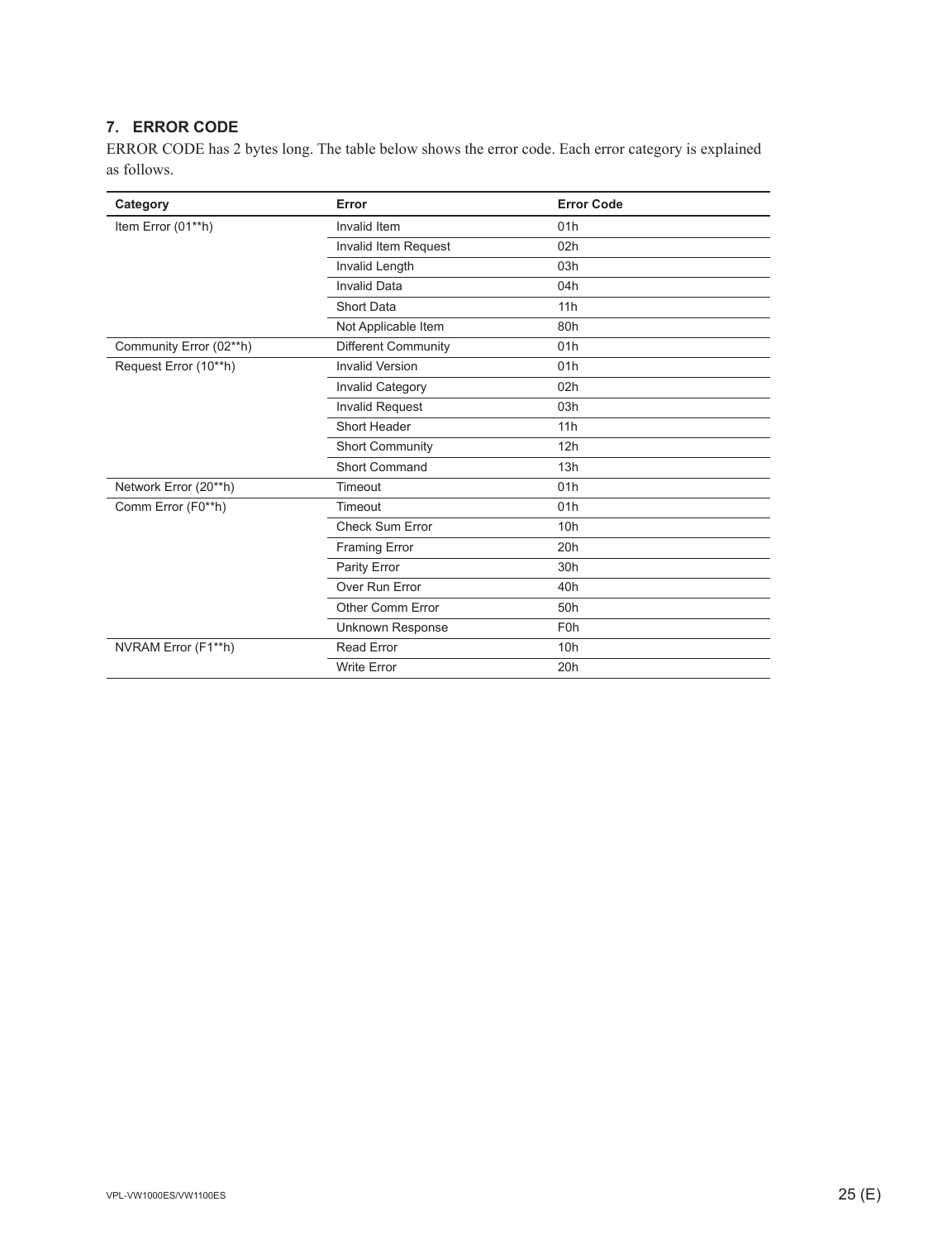#### (1) Item Error

This error occurs when the Item No. of a request is illegal or its data is illegal. The conditions for occurrence of the respective errors are shown below.

#### **Invalid Item**

An unsupported Item No. is specified.

Example 1: The unsupported category  $A^{**}$ h is specified. Example 2: The unsupported Item No. 8010h is specified.

#### **Invalid Item Request**

The Item No. is supported but an unsupported Request is issued. Example: An attempt is made to set data in the Model Name (8001h).

#### **Invalid Length**

Data length of the specified Item No. is too long. Example: An attempt is made to set 25 bytes data in the installation location (8003h).

#### **Invalid Data**

Data of the specified Item No. is outside the setting range. Example: An attempt is made to set 101 in the Item when the setting range of the Item is 1 to 100.

#### **Short Data**

The length of data is shorter than the value specified by the data length. Example: The actual data length is 9 bytes but the specified value is 10.

#### **Not Applicable Item**

An item that is not valid at present is specified. Example: The item to switch the display is specified when the main power is off.

(2) Community Error This error occurs when community is different. Example: "ABCD" is specified when "SONY" is set.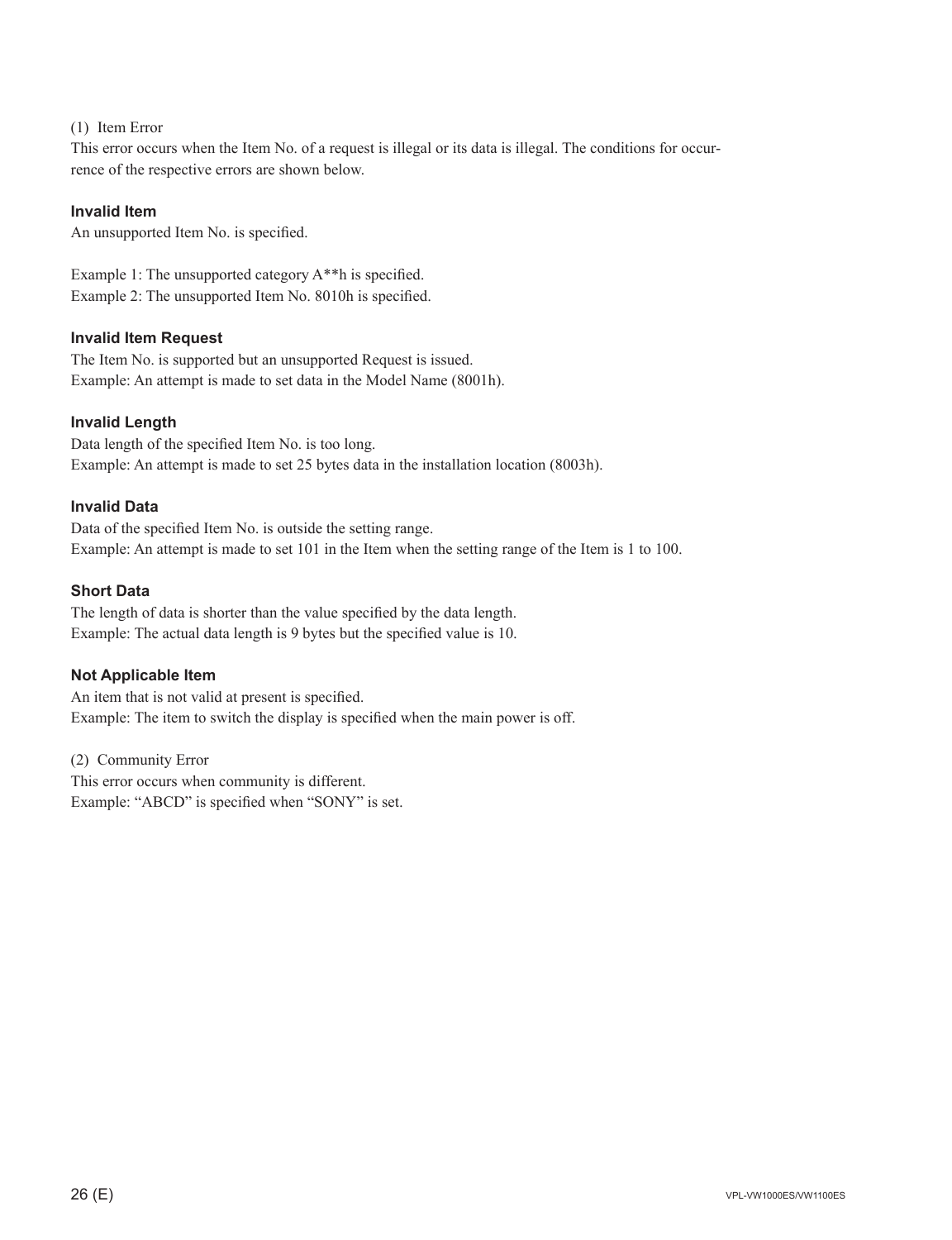(3) Request Error This error occurs when header or command is illegal. The conditions of occurrence of the respective errors are shown below.

#### **Invalid Version**

The version of the header is other than 2.

#### **Invalid Category**

The category does not match. Example: 0Bh is specified in the device of category  $= 0$ Ah.

#### **Invalid Request**

An unsupported request is specified. Example: Request =  $02h$  is specified.

#### **Short Header**

The received data is 1 byte.

**Short Community** The received data is in the range of 2 to 5 bytes.

**Short Command** The received data is in the range of 6 to 9 bytes.

(4) Network Error There is something wrong with TCP/IP.

#### **Timeout**

Communication was interrupted.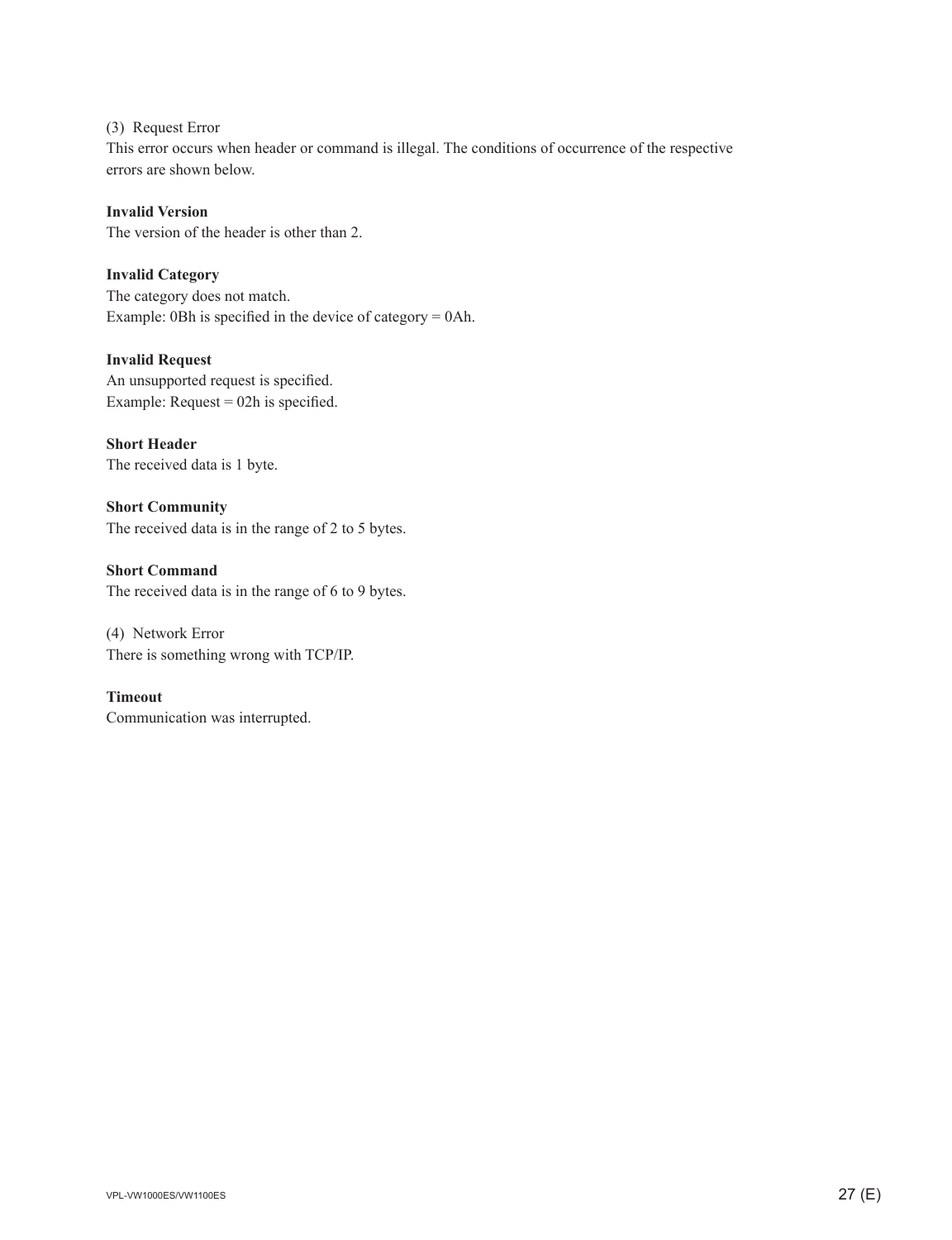(5) Comm Error Communication between Ethernet controller and main CPU has been failed.

**Timeout** Timeout occurred.

**Check Sum Error** A check sum error occurred.

**Framing Error** A framing error occurred.

**Parity Error** A parity error occurred.

**Over Run Error** An overrun error occurred.

**Other Comm Error** Another error occurred.

**Unknown Response** The data cannot be processed was received.

(6) NVRAM Error **Read Error** Reading from NVRAM was failed.

**Write Error** Writing to NVRAM was failed.

#### **8. Packet Examples**

For setting the picture mode to dynamic, the packet should be as follows. HEADER (VERSION, CATEGORY) = (02h, 0Ah)  $COMMUNITY = "SONY" = (534F4E59h)$  COMMAND (REQUEST, ITEM NO, DATA LENGTH) = (00h, 0002h, 02h)  $DATA = 0000h$ 

The same result can be obtained by using ENCAPSULATION mode as well. HEADER (VERSION, CATEGORY) = (02h, 0Ah)  $COMMUNITY = "SONY" = (534F4E59h)$  COMMAND (REQUEST, ITEM NO, DATA LENGTH) = (00h, 7000h, 08h) DATA (START CODE, ITEM NO, SET/GET, DATA, CHECK SUM, END CODE) = (A9h, 0002h, 00h, 0000h, 02h, 9Ah)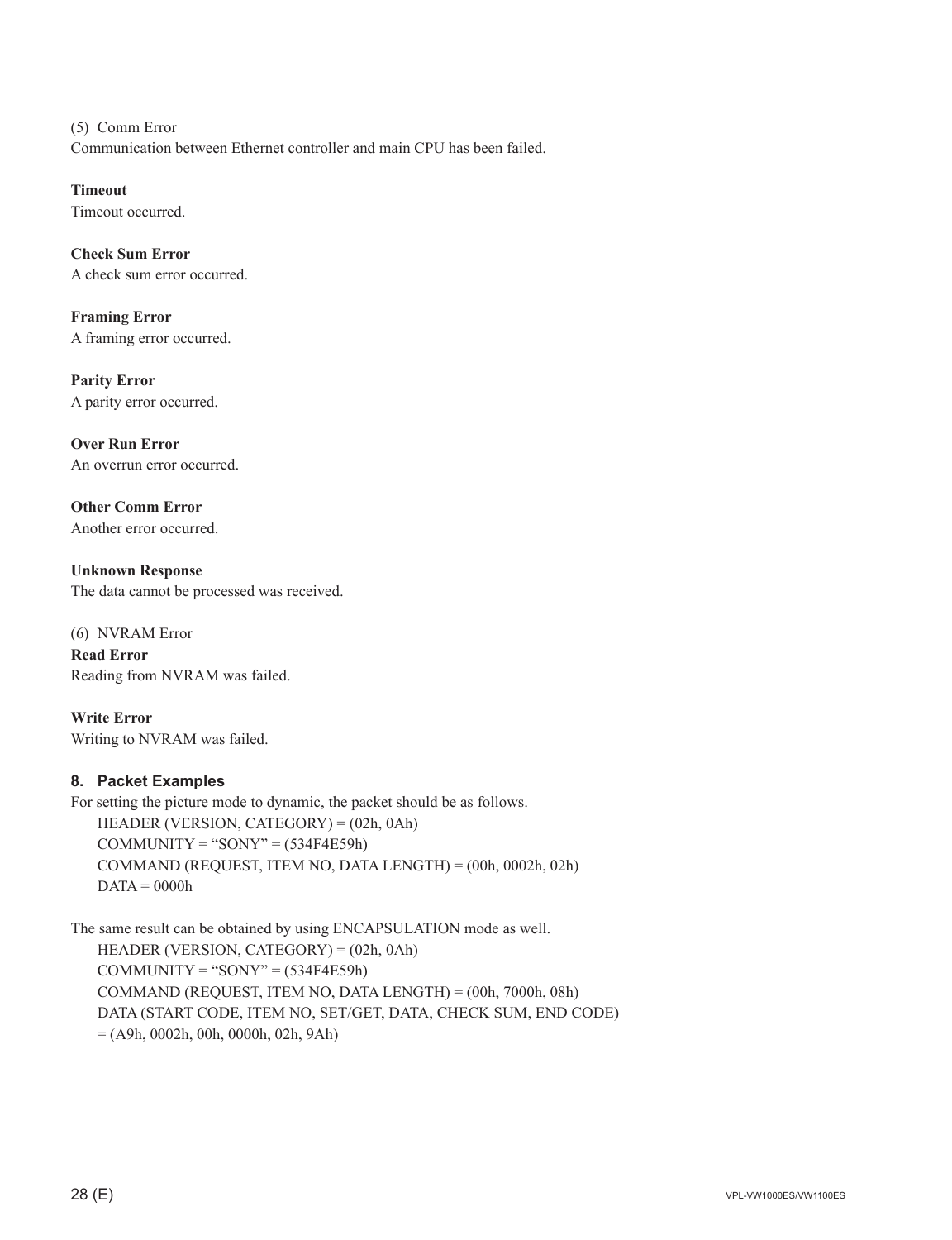#### **4-3-3. DDDP**

This unit is equipped with the protocol conforming DDDP stipulated by AMX.

For details about DDDP, contact AMX.

You can turn on or off DDDP from the Web setting screen > Setup > Advanced Menu > Service.

This protocol is set to OFF by default.

Note

Proper communication may not be possible without setting the default gateway.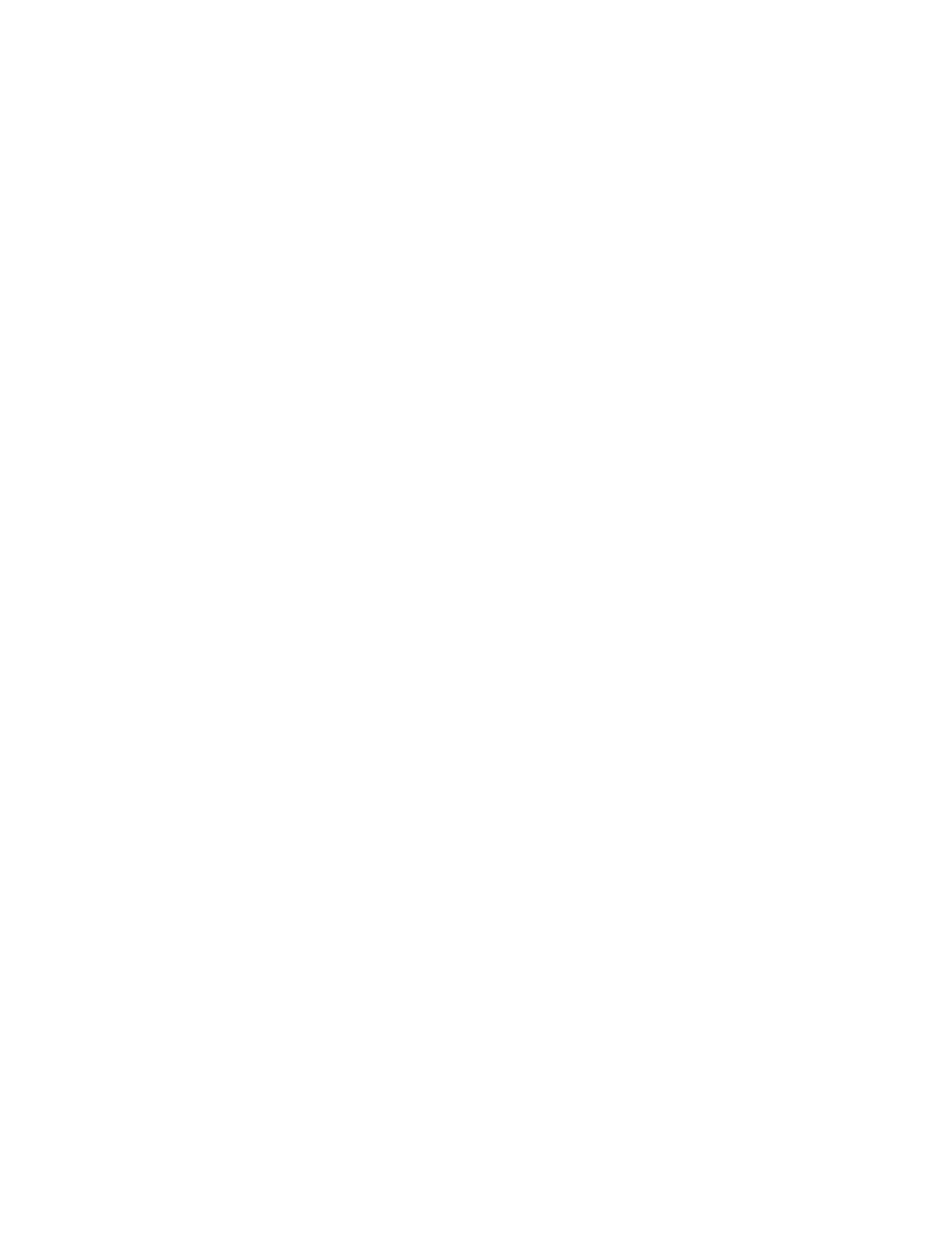このマニュアルに記載されている事柄の著作権は当社に あります。 従って,当社の許可なしに無断で複写したり,説明内容 (操作,保守等)と異なる目的で本マニュアルを使用する ことを禁止します。

The material contained in this manual consists of information that is the property of Sony Corporation.

Sony Corporation expressly prohibits the duplication of any portion of this manual or the use thereof for any purpose other than the operation or maintenance of the equipment described in this manual without the express written permission of Sony Corporation.

Le matériel contenu dans ce manuel consiste en informations qui sont la propriété de Sony Corporation. Sony Corporation interdit formellement la copie de quelque partie que ce soit de ce manuel ou son emploi pour tout autre but que des opérations ou entretiens de l'équipement à moins d'une permission écrite de Sony Corporation.

Das in dieser Anleitung enthaltene Material besteht aus Informationen, die Eigentum der Sony Corporation sind. Die Sony Corporation untersagt ausdrücklich die Vervielfältigung jeglicher Teile dieser Anleitung oder den Gebrauch derselben für irgendeinen anderen Zweck als die Bedienung oder Wartung der in dieser Anleitung beschriebenen Ausrüstung ohne ausdrückliche schriftliche Erlaubnis der Sony Corporation.